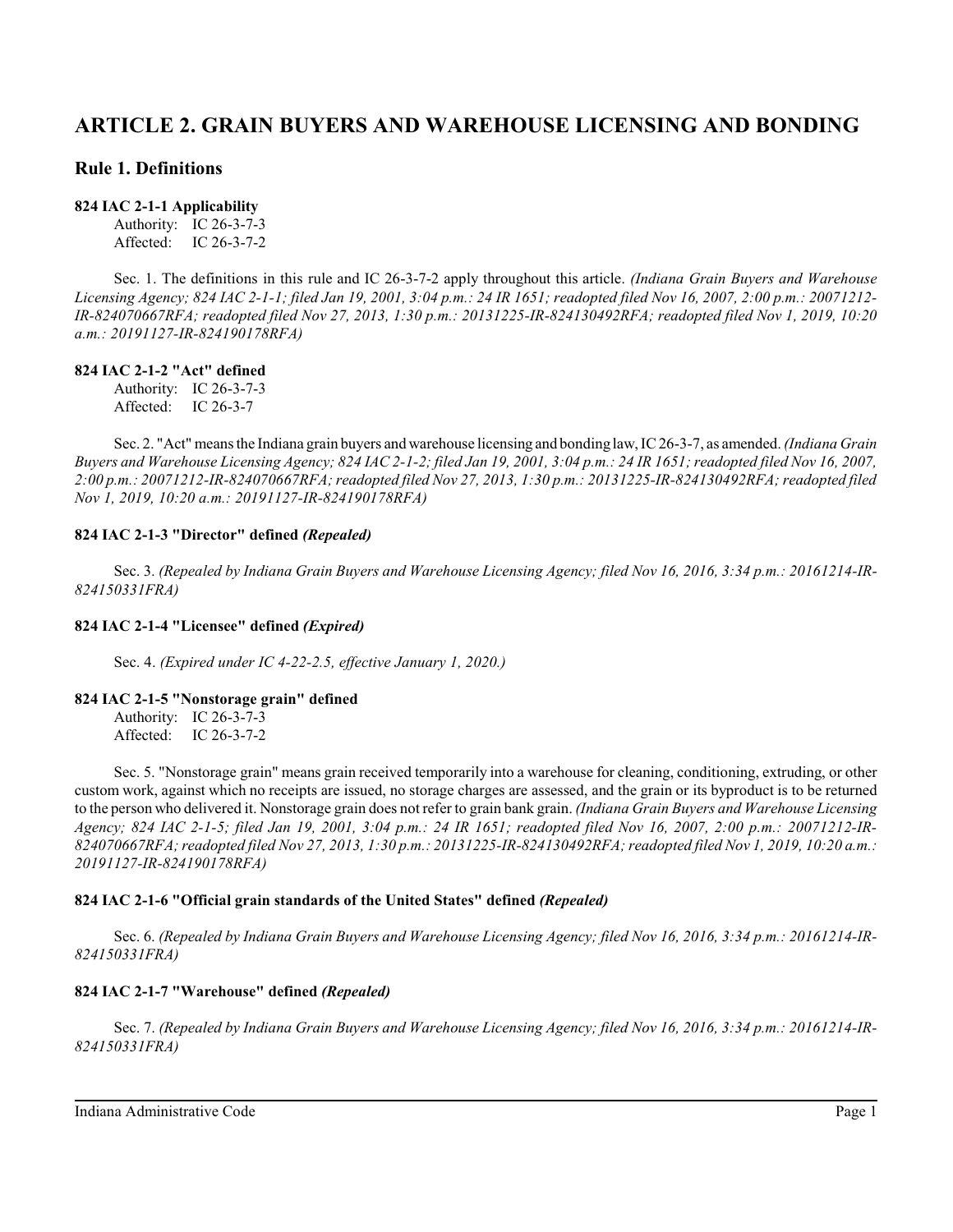## **Rule 2. Administration**

#### **824 IAC 2-2-1 Responsibility for compliance**

Authority: IC 26-3-7-3 Affected: IC 26-3-7-3

Sec. 1. (a) The director finds and determines that this article is necessary and appropriate for the implementation and effectuation of the provisions and intent of the Act.

(b) The director determines that the records, reports, notices, and forms prescribed by this article are necessary to the orderly and efficient operation and administration of the Act.

(c) Every licensee shall use the records, reports, notices, and forms prescribed by the director. If no specific form is prescribed, every licensee shall use records, reports, notices, and forms that contain the information required by this article or the Act. *(Indiana Grain Buyers and Warehouse Licensing Agency; 824 IAC 2-2-1; filed Jan 19, 2001, 3:04 p.m.: 24 IR 1652; readopted filed Nov 16, 2007, 2:00 p.m.: 20071212-IR-824070667RFA; readopted filed Nov 27, 2013, 1:30 p.m.: 20131225-IR-824130492RFA; readopted filed Nov 1, 2019, 10:20 a.m.: 20191127-IR-824190178RFA)*

#### **824 IAC 2-2-2 Notices to director; when required**

Authority: IC 26-3-7-3 Affected: IC 26-3-7-3

Sec. 2. (a) In addition to, and not in lieu of, all other notices required by the Act and this article, a licensee shall, within ten (10) days, give written notice to the director upon the occurrence of any of the following:

- (1) Loss or damage to:
	- (A) stored grain; or
	- (B) licensed facilities.

(2) The death or legal incapacity of an individual or any member of a partnership operating a licensed facility.

(3) Change of ownership of a licensee, including a change in the members of a partnership, firm, or association.

- (4) Change in shareholders or the relative amount of stock held by shareholders where the licensee is a corporation with twenty (20) or fewer shareholders.
- (5) Change in name of a licensee.
- (6) Any major structural change to a bin or facility licensed.
- (7) The destruction or removal of facilities.
- (8) The termination of a lease on a licensed facility.
- (9) The leasing of a facility.

(A) Shall submit a copy of lease signed by all parties.

(10) Change of business address of the licensee.

(11) Upon the filing or upon notice to the licensee of the filing of any legal action which could have a material impact upon the licensee, including without limitation the filing of a petition in bankruptcy by or against the licensee, and the filing of a legal action seeking the appointment of a receiver for the licensee.

(b) A notice required by this article shall recite the facts and circumstances surrounding the reason that notice is given. It shall be in writing and delivered by first class United States mail or in person to the office of the director. *(Indiana Grain Buyers and Warehouse Licensing Agency; 824 IAC 2-2-2; filed Jan 19, 2001, 3:04 p.m.: 24 IR 1652; readopted filed Nov 16, 2007, 2:00 p.m.: 20071212-IR-824070667RFA; readopted filed Nov 27, 2013, 1:30 p.m.: 20131225-IR-824130492RFA; readopted filed Nov 1, 2019, 10:20 a.m.: 20191127-IR-824190178RFA)*

## **Rule 3. Hearings**

### **824 IAC 2-3-1 Confidential information**

Authority: IC 26-3-7-3 Affected: IC 26-3-7-16.5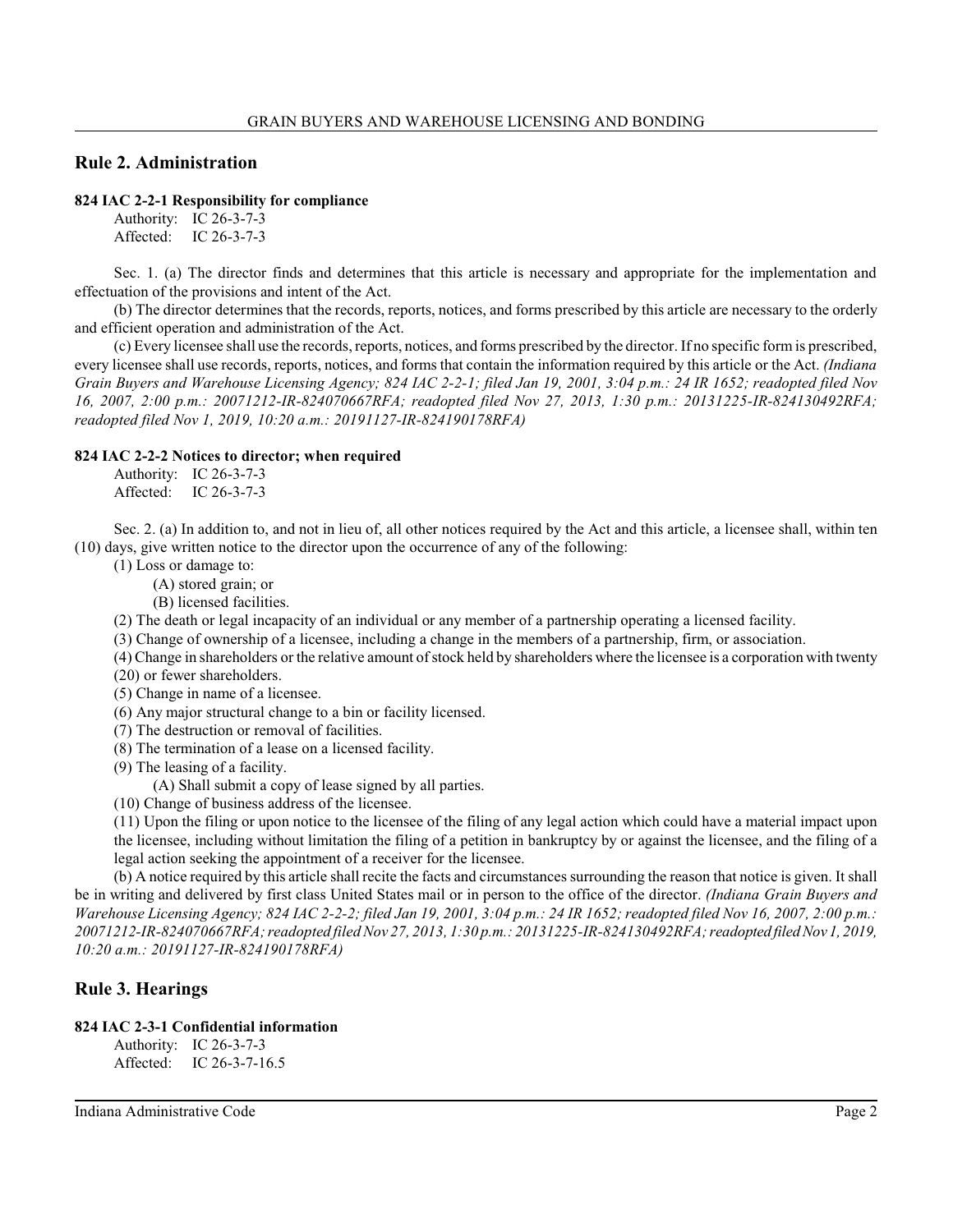Sec. 1. (a) When the director determines that any matter involving trade secrets, business secrets, or other confidential or proprietary information is or may be the subject of a hearing held under the Act, the director may exclude the public from the hearing and admit only the respondent and other interested parties who are essential to the matter under discussion.

(b) A respondent or any interested party, not later than five (5) business days prior to the scheduled hearing, may submit a written statement to the director noting areas to be considered in the hearing which could involve trade secrets, business secrets, or other confidential information. The statement shall explain why such matters should not be the subject of a public hearing. After receipt of the statement, the director shall determine what information, if any, should be excluded from the public hearing. *(Indiana Grain Buyers and Warehouse Licensing Agency; 824 IAC 2-3-1; filed Jan 19, 2001, 3:04 p.m.: 24 IR 1653; readopted filed Nov 16, 2007, 2:00 p.m.: 20071212-IR-824070667RFA; readopted filed Nov 27, 2013, 1:30 p.m.: 20131225-IR-824130492RFA; readopted filed Nov 1, 2019, 10:20 a.m.: 20191127-IR-824190178RFA)*

## **824 IAC 2-3-2 Expedited hearings**

Authority: IC 26-3-7-3 Affected: IC 26-3-7-3

Sec. 2. Upon the agreement of the director and known interested parties, a meeting may be held without formal notice at a time and place agreed by the involved parties. *(Indiana Grain Buyers and Warehouse Licensing Agency; 824 IAC 2-3-2; filed Jan 19, 2001, 3:04 p.m.: 24 IR 1653; readopted filed Nov 16, 2007, 2:00 p.m.: 20071212-IR-824070667RFA; readopted filed Nov 27, 2013, 1:30 p.m.: 20131225-IR-824130492RFA; readopted filed Nov 1, 2019, 10:20 a.m.: 20191127-IR-824190178RFA)*

## **Rule 4. Requirements for Licensing**

#### **824 IAC 2-4-1 Application form**

Authority: IC 26-3-7-3 Affected: IC 26-3-7-6

Sec. 1. All persons applying for a license under the Act shall submit an application form. The initial application form shall provide for the following selections:

(1) Initial application.

(2) Amendment.

*(Indiana Grain Buyers and Warehouse Licensing Agency; 824 IAC 2-4-1; filed Jan 19, 2001, 3:04 p.m.: 24 IR 1653; readopted filed Nov 16, 2007, 2:00 p.m.: 20071212-IR-824070667RFA; readopted filed Nov 27, 2013, 1:30 p.m.: 20131225-IR-824130492RFA; filed Nov 16, 2016, 3:34 p.m.: 20161214-IR-824150331FRA; readopted filed Nov 1, 2019, 10:20 a.m.: 20191127-IR-824190178RFA)*

## **824 IAC 2-4-2 Transferability**

Authority: IC 26-3-7-3 Affected: IC 26-3-7-8.5

Sec. 2. Licenses issued under the Act are not transferable or assignable to any person, including successors in interest to the licensee. *(Indiana Grain Buyers and Warehouse Licensing Agency; 824 IAC 2-4-2; filed Jan 19, 2001, 3:04 p.m.: 24 IR 1653; readopted filed Nov 16, 2007, 2:00 p.m.: 20071212-IR-824070667RFA; readopted filed Nov 27, 2013, 1:30 p.m.: 20131225-IR-824130492RFA; readopted filed Nov 1, 2019, 10:20 a.m.: 20191127-IR-824190178RFA)*

## **824 IAC 2-4-3 Fees**

Authority: IC 26-3-7-3 Affected: IC 26-3-7-6

Sec. 3. (a) Initial licenses include one (1) storage facility and shall be prorated for the initial application fee. The two hundred fifty dollar (\$250) fee required for each additional facility shall not be prorated.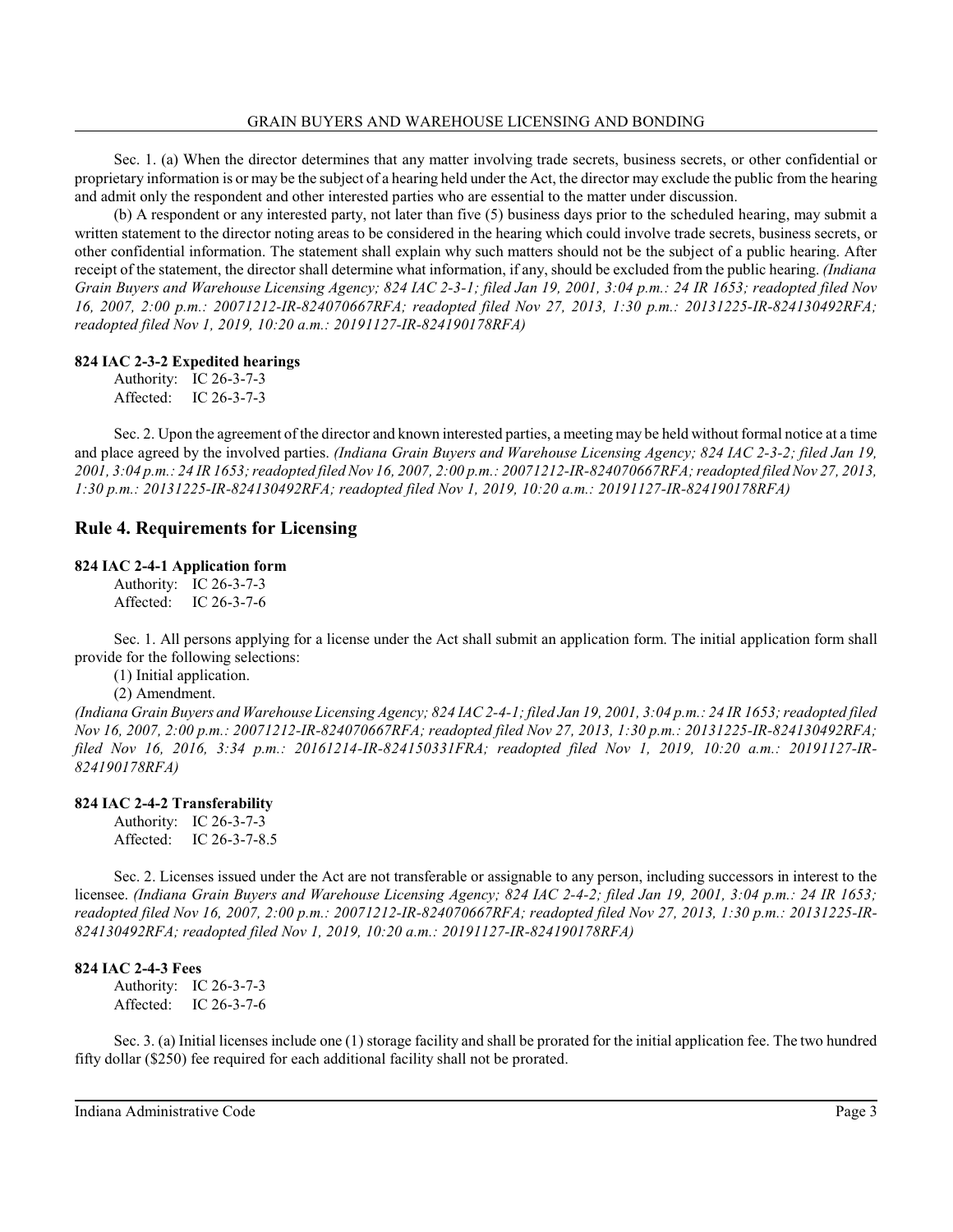(b) If a licensee changes to a different license type during the term of the current valid license, the fee already paid shall be applied to the new license fee.

(c) If a licensee changes the structure of the business, for example, from a proprietorship to a corporation, any fee already paid may be applied to the new business entity. *(Indiana Grain Buyers and Warehouse Licensing Agency; 824 IAC 2-4-3; filed Jan 19, 2001, 3:04 p.m.: 24 IR 1653; readopted filed Nov 16, 2007, 2:00 p.m.: 20071212-IR-824070667RFA; readopted filed Nov 27, 2013, 1:30 p.m.: 20131225-IR-824130492RFA; filed Nov 16, 2016, 3:34 p.m.: 20161214-IR-824150331FRA; readopted filed Nov 1, 2019, 10:20 a.m.: 20191127-IR-824190178RFA)*

## **824 IAC 2-4-4 Bond; irrevocable letter of credit; cash deposit**

Authority: IC 26-3-7-3 Affected: IC 26-3-7

Sec. 4. (a) Each licensee shall file:

(1) a current and effective surety bond running to the director and executed by the applicant as principal;

(2) an irrevocable letter of credit; or

(3) any combination of the items listed in this subsection.

(b) A bond filed under the Act shall have the following requirements:

(1) The bond must be submitted on the form provided by the agency.

(2) The surety shall be licensed to do business in Indiana.

(3) If a licensee files a single bond covering all facilities operated by the licensee, the entire amount of the bond shall be held on behalf of any depositor of any facility operated by the licensee.

(4) The total and aggregate liability of the surety on any bond required by the Act shall be limited to the amount specified in the bond.

(5) The surety bond shall be effective on the date of issue. The bond shall not be affected by the expiration of the annual license period and shall continue in full force and effect until canceled. The continuous nature of the bond shall not be construed as allowing the liability of the bond to accumulate for each successive licensing period. The bond shall be limited to the amount stated or changed by appropriate endorsement or rider.

(6) The bonds are for grain obligations due to producers fromthe licensee on the effective date of the bond, including proceeds from the sale of grain belonging to producers.

(7) Bonds shall include a statement appointing and authorizing an individual to execute the bond and act as the corporate surety's attorney-in-fact.

(8) After computing the amount of bond required according to the Act, the figure may be rounded up to the nearest one hundred dollars (\$100).

(9) When increases in capacities or the bushels purchased result in an increase to the bond amount, a bond rider for the appropriate amount must be filed. Licensees mustsubmit a bond rider for increases over five hundred dollars (\$500). Increases that are less than five hundred dollars (\$500) may not be required.

(10) If a licensee changes to a different surety company, the successor bond is deemed to be a continuation of the same coverage through a different company.

(11) If a failed licensee submitted more than one (1) form of bond or security, and the claims do not exceed the total amount of all the securities, the proven claimants shall be paid by using the cash bond first. The irrevocable letter of credit or surety bond having the oldest date shall be called next. The security having the most recent date shall be used last.

(12) The bond coverage shall cease when a license is terminated by the agency. Coverage shall remain in effect during a temporary license suspension.

(c) An irrevocable letter of credit filed under the Act shall meet the following requirements:

(1) Be issued by a financial institution insured by Federal Deposit Insurance Corporation.

(2) Be payable to the director of the agency.

(3) Give a ninety (90) day notice prior to cancellation.

(4) Continue the coverage for eighteen (18) months after the termination of the license.

(5) Be issued for a minimum of one (1) year.

(6) Be renewable.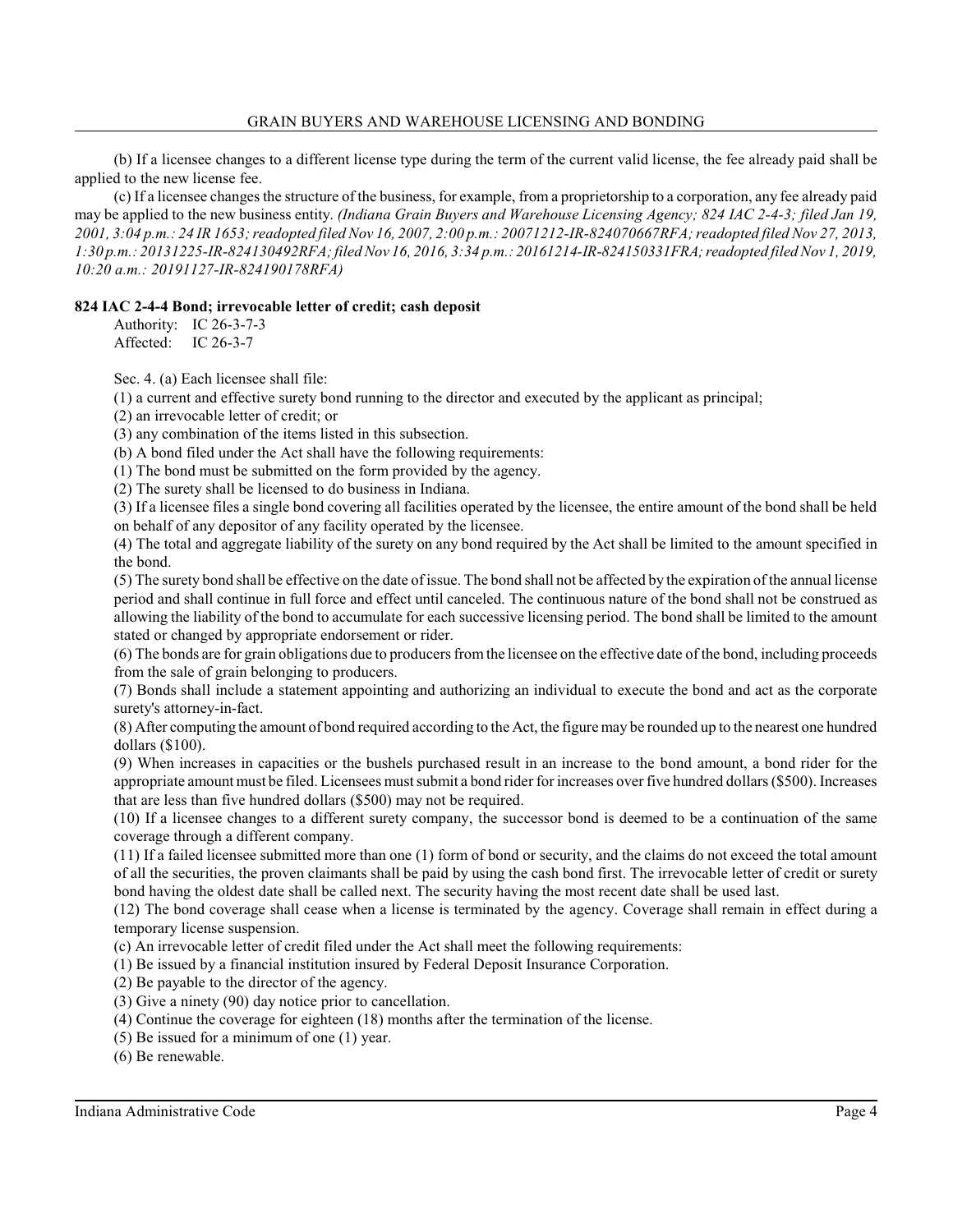(7) Demand for payment shall be the finding of fact and final order issued under administrative law by the director.

(8) Subsection (b)(3) through (b)(6) and (b)(8) through (b)(11) also apply.

(d) A licensee or applicant submitting a cash bond required under the Act shall complete the cash bond form supplied by the agency. Agency personnel shall complete the "receipt for cash deposit" section on the form and return a copy to the licensee or applicant.

(e) The following shall apply to the agency for all cash bonds received under the Act:

(1) Funds shall be deposited in one (1) of the following:

(A) A financial institution insured by FDIC (Federal Deposit Insurance Corporation).

(B) A financial institution approved by the director.

(2) The funds shall be held in:

(A) a savings account;

(B) a certificate of deposit;

(C) a combination of clauses (A) and (B); or

(D) any other type of account approved by the director.

(3) Separate records of interest earnings shall be kept by the agency.

(4) Interest earnings may be forwarded to the licensee unless:

(A) the licensee requests the interest accrue to the initial amount deposited; or

(B) interest could be used to cover a deficiency in the requirements.

(5) Two (2) signatures of agency personnel shall be required on all of the following:

- (A) Savings accounts.
- (B) Checking accounts.

(C) Certificates of deposits.

*(Indiana Grain Buyers and Warehouse Licensing Agency; 824 IAC 2-4-4; filed Jan 19, 2001, 3:04 p.m.: 24 IR 1653; readopted filed Nov 16, 2007, 2:00 p.m.: 20071212-IR-824070667RFA; readopted filed Nov 27, 2013, 1:30 p.m.: 20131225-IR-824130492RFA; filed Nov 16, 2016, 3:34 p.m.: 20161214-IR-824150331FRA; readopted filed Nov 1, 2019, 10:20 a.m.: 20191127-IR-824190178RFA)*

#### **824 IAC 2-4-5 Amended licenses**

Authority: IC 26-3-7-3 Affected: IC 26-3-7-4

Sec. 5. (a) A licensee shall complete a license application form when any of the following occur:

(1) Adding an additional facility.

(2) Change of business name.

(3) Change in owners.

(4) Change in type of license.

The form shall be provided by the agency and shall contain the same information as the initial application, but it shall have a place for the applicant to indicate it is an amendment.

(b) After receipt of the amended application, a determination shall be made as to whether, under the Act, any of the following should occur:

(1) An increase or decrease in the bond.

(2) An increase or decrease in the insurance.

(3) An additional license fee.

(4) A new license issued and the previous license recalled.

(c) If an additional facility is added to the license, the appropriate facility fee shall apply.

(d) If there is only a change in the name of the business or the organization type and the stockholders or owners remain the same, there shall be no additional charge until the next renewal period. *(Indiana Grain Buyers and Warehouse Licensing Agency; 824 IAC 2-4-5; filed Jan 19, 2001, 3:04 p.m.: 24 IR 1654; readopted filed Nov 16, 2007, 2:00 p.m.: 20071212-IR-824070667RFA; readopted filed Nov 27, 2013, 1:30 p.m.: 20131225-IR-824130492RFA; filed Nov 16, 2016, 3:34 p.m.: 20161214-IR-824150331FRA; readopted filed Nov 1, 2019, 10:20 a.m.: 20191127-IR-824190178RFA)*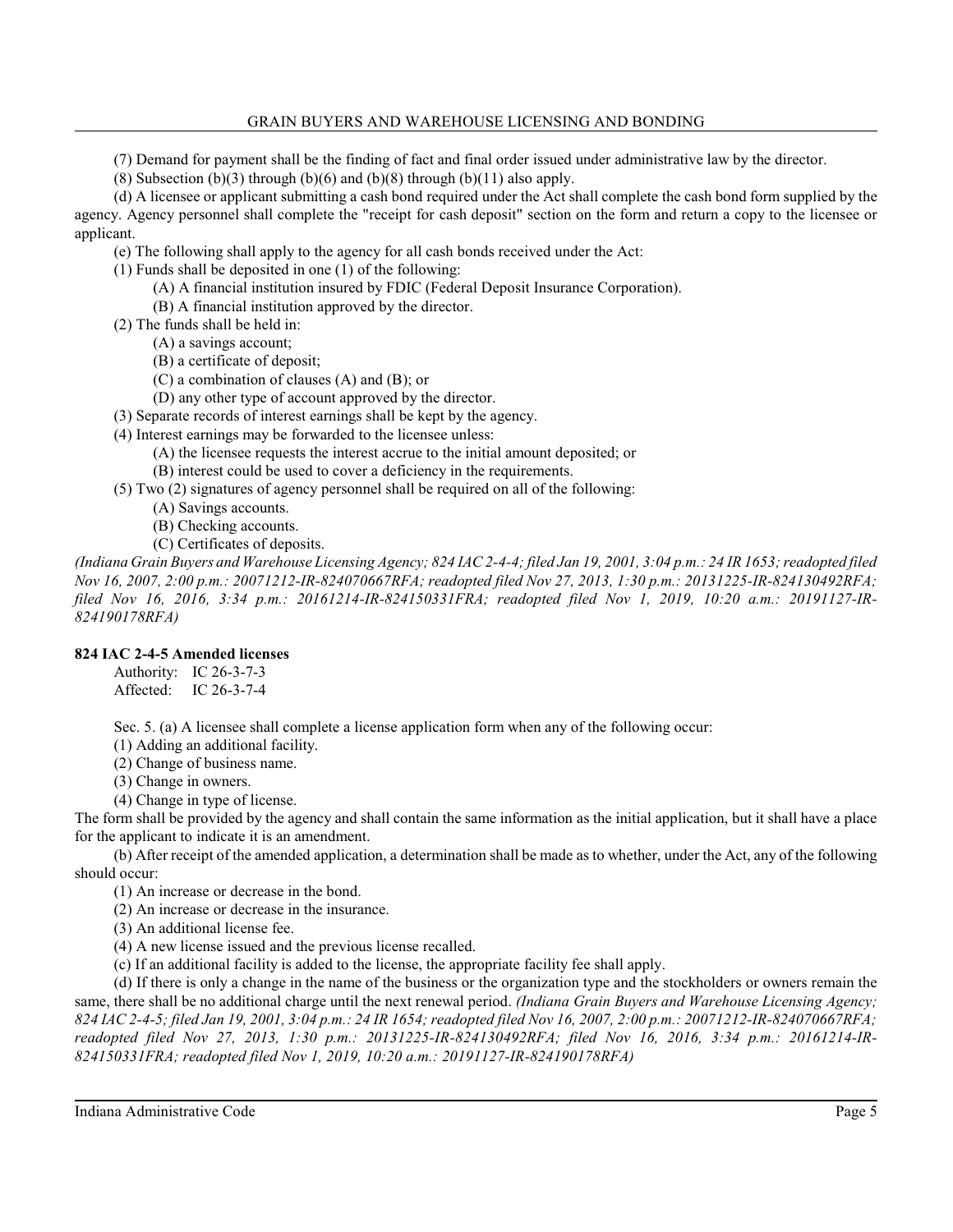#### **824 IAC 2-4-6 Insurance**

Authority: IC 26-3-7-3 Affected: IC 26-3-7-12

Sec. 6. (a) Licensees shall insure, at full market value, the following:

(1) All stored grain owned by depositors that is stored in licensed space.

(2) All company owned grain that is:

(A) grain that has been paid for; and

(B) grain that has been delivered for sale but the depositor has not been paid.

(b) If there is a dispute regarding either:

(1) the date of loss; or

(2) the market value of the grain;

the parties to the dispute shall submit the issue to the director or the director's designated representative who shall hold an informal hearing to resolve the dispute. The decision of the director or the director's designated representative shall be final and binding upon all parties.

(c) Losses of producer obligationsshall be paid before losses of company owned grain. *(Indiana Grain Buyers and Warehouse Licensing Agency; 824 IAC 2-4-6; filed Jan 19, 2001, 3:04 p.m.: 24 IR 1655; readopted filed Nov 16, 2007, 2:00 p.m.: 20071212- IR-824070667RFA; readopted filed Nov 27, 2013, 1:30 p.m.: 20131225-IR-824130492RFA; readopted filed Nov 1, 2019, 10:20 a.m.: 20191127-IR-824190178RFA)*

#### **824 IAC 2-4-7 Financial statement**

Authority: IC 26-3-7-3 Affected: IC 25-2.1-1; IC 26-3-7-6

Sec. 7. (a) When, in the director's sole discretion, the director determines that it would create a financial or other hardship for a licensee or applicant to submit the required reviewed level financial statement, the agency may consider the following:

(1) Organization type (corporation, partnership, individual, limited liability company).

(2) Current and potential risk exposure to the producers.

(3) Other information that may be made available to the director.

(b) Upon waiver of a reviewed financial statement, the director may require any or all of the following:

(1) A financial compilation prepared by an independent accountant certified under IC 25-2.1-1.

(2) Copies of both state and federal tax returns containing both personal and business income of the individual or partner. In the case of a partnership, all partners shall submit copies of both state and federal tax returns. These tax returns shall be received not more than ninety (90) days following the tax year end.

(3) Listings of all payables and receivables of the business.

(4) A business plan prepared by the owners for the next one (1) to five (5) years.

(5) The business enters into an agreement with the agency to use risk management practices to reduce the risk of losses in the futures and or options market.

(c) The waiver of the reviewed financial statement shall be reviewed by the director annually to see if the conditions that required this waiver still exist. If the conditions causing the waiver no longer exist, the agency will notify the licensee of the change and require a reviewed financial statement for the next licensing year.

(d) A financial profile form shall be sent to licensees by the agency with annual renewal notices requesting the following:

(1) Name, address, and telephone number.

(2) Form of business organization, including the following:

- (A) Proprietorship.
- (B) Partnership.
- (C) Corporation.
- (D) Cooperative.
- (E) Other.

(3) Principal business activities, including the following: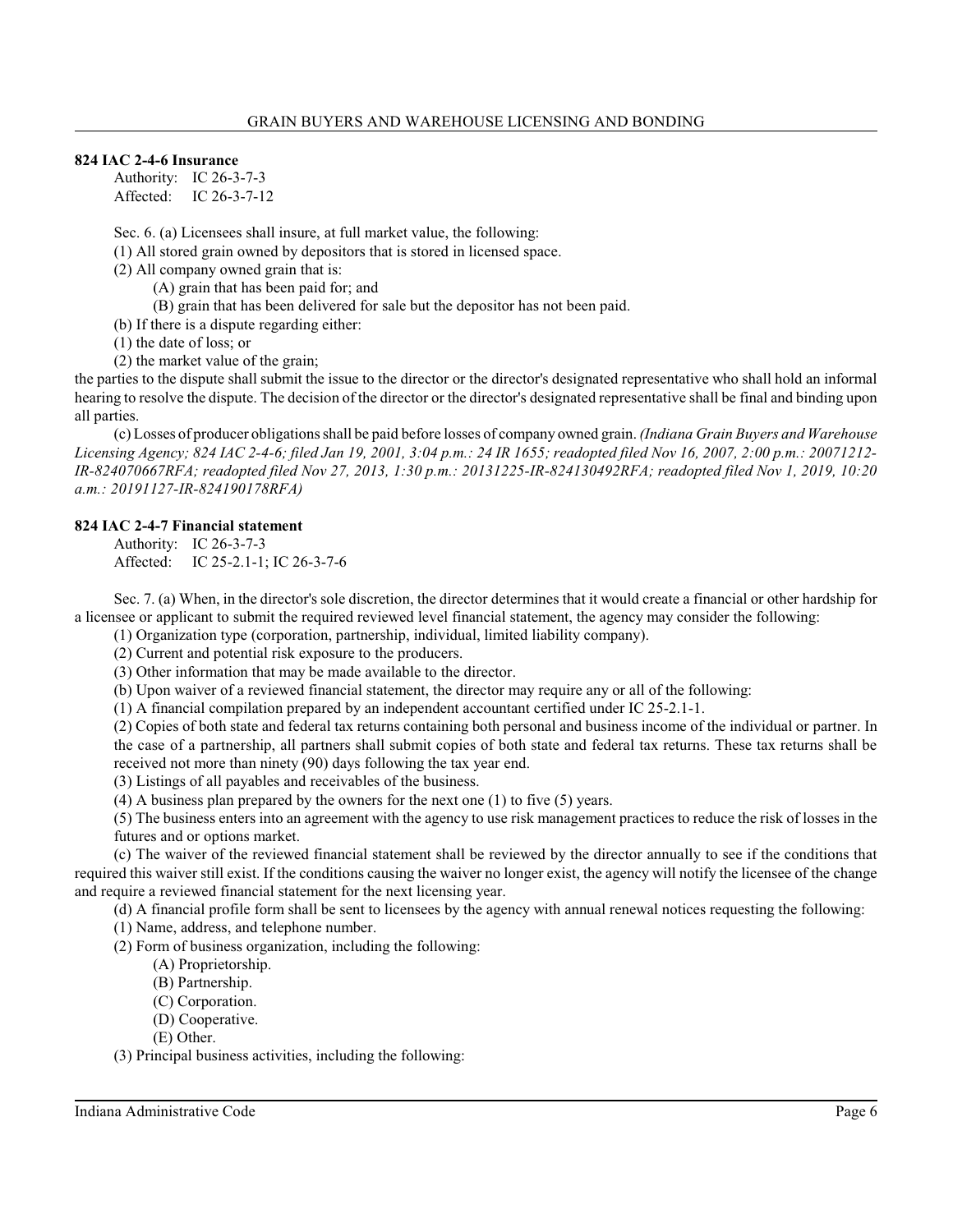- (A) Grain bank.
- (B) Warehouse.
- (C) Grain buyer.
- (D) Buyer-warehouse.

(4) Owner's name and address and other ownership information as required by the director.

(5) Applicant's verification.

(6) Signature.

*(Indiana Grain Buyers and Warehouse Licensing Agency; 824 IAC 2-4-7; filed Jan 19, 2001, 3:04 p.m.: 24 IR 1655; readopted filed Nov 16, 2007, 2:00 p.m.: 20071212-IR-824070667RFA; readopted filed Nov 27, 2013, 1:30 p.m.: 20131225-IR-824130492RFA; filed Nov 16, 2016, 3:34 p.m.: 20161214-IR-824150331FRA; readopted filed Nov 1, 2019, 10:20 a.m.: 20191127-IR-824190178RFA)*

## **824 IAC 2-4-8 Net worth and market appraisals**

Authority: IC 26-3-7-3 Affected: IC 26-3-7-16

Sec. 8. (a) In determining a licensee's net worth, the following shall apply:

(1) Capital equity of the licensee, including capital stock, shall not be considered a liability.

(2) Assets of a licensee shall be subject to associated liabilities connected with any licensed facilities operated by him.

(3) Assets shall be valued at cost less depreciation, if depreciable, provided that no insurable asset shall be valued at an amount greater than the amount of insurance that is carried on it.

(b) When there are loans to related parties or owners in a licensee's financial statement, the agency may require additional financial statements from the related parties or owners, but the financial statements of the related parties or owners are not required to be reviewed.

(c) In calculating the licensee's net worth, the director may utilize the fair market value or market appraisal of the licensee's assets as determined and certified by a competent and disinterested appraiser.

(d) Complete current narrative market value appraisals of land, building, and equipment will be acceptable if prepared by one (1) of the following:

(1) An independent appraiser certified by a recognized appraisal society or professional appraisal organization; or

(2) Local professional realtor, for land values only, if the appraisal contains:

- (A) a minimum of two (2) quotes of recent sales of similar properties; and
- (B) a statement of the appraiser's qualifications.

(e) Acceptance of appraised values shall be subject to the following:

(1) Values claimed for depreciable fixed assets will not be allowed in excess of insured values.

(2) Licensee must maintain a current asset to current liability ratio of one (1) to one (1) or better.

(3) Current acquisition of assets by the licensee through arm's length transactions between disinterested parties will not be eligible for consideration at appraised values.

(4) Licensee's accountant will be required to review the appraisal report and furnish the book value of the appraised assets as of the current fiscal year end financial statement date.

(5) If needed to meet the net worth requirement, a market appraisal may be used for five (5) consecutive years before an updated current appraisal is required.

(f) The amount of the market appraisal that can be allowed to meet the net worth requirement shall be seventy percent (70%) of the appraised value less the book value. *(Indiana Grain Buyers and Warehouse Licensing Agency; 824 IAC 2-4-8; filed Jan 19, 2001, 3:04 p.m.: 24 IR 1656; readopted filed Nov 16, 2007, 2:00 p.m.: 20071212-IR-824070667RFA; readopted filed Nov 27, 2013, 1:30 p.m.: 20131225-IR-824130492RFA; readopted filed Nov 1, 2019, 10:20 a.m.: 20191127-IR-824190178RFA)*

## **824 IAC 2-4-9 Suitability of facilities**

Authority: IC 26-3-7-3 Affected: IC 26-3-7-7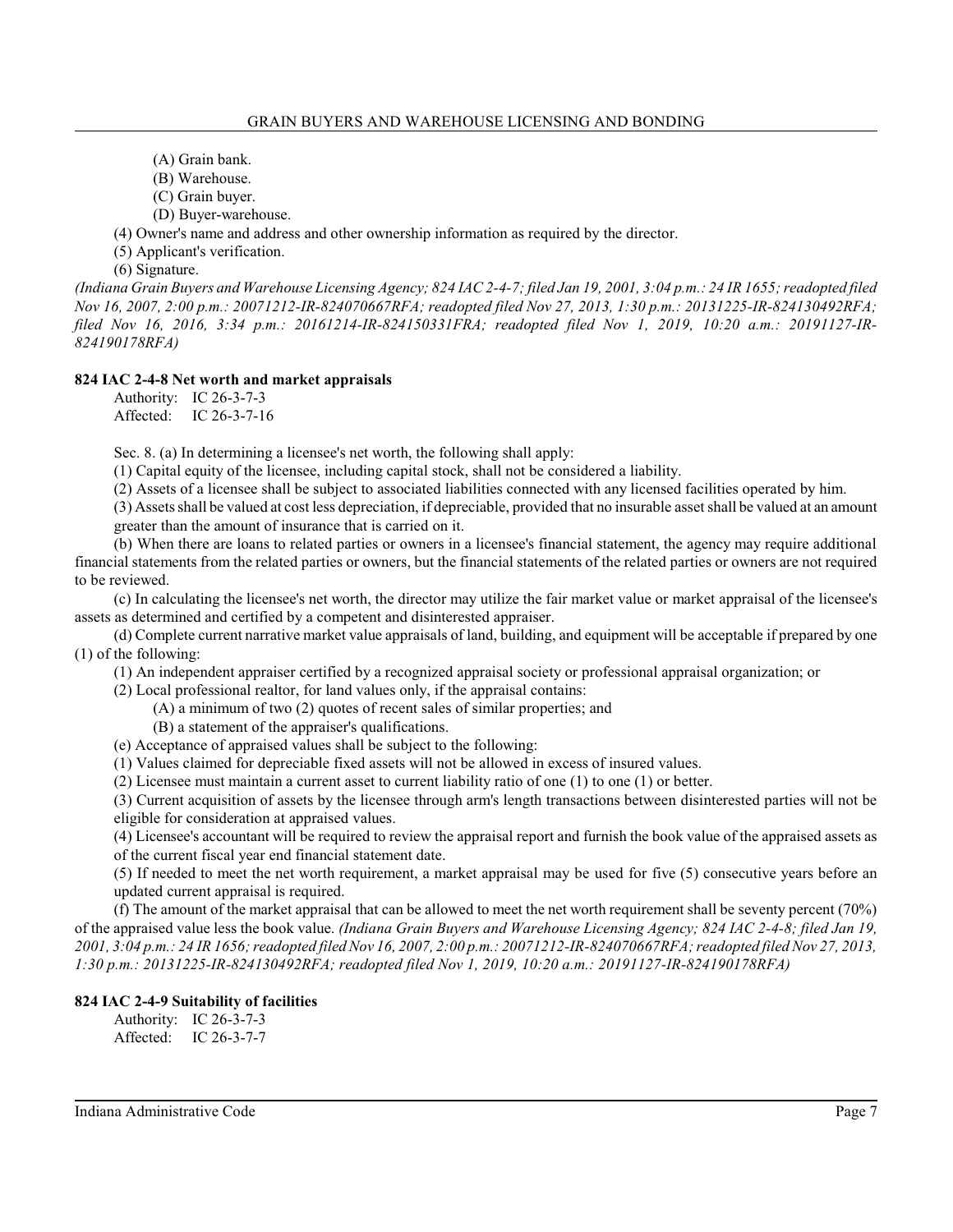Sec. 9. (a) The determination as to whether a facility is suitable for the proper storage, shipping, and handling of grain may be based on:

(1) an inspection by agency personnel; or

(2) representation, on the initial application, by an applicant based on the type of construction, location, and layout.

(b) In determining the suitability of a facility, the following requirements must be met:

(1) The storage facilities must be weather-tight to protect the grain from the elements at all times.

(2) The facilities and the operational practices regarding the licensed facilities shall maintain and preserve the quantity and quality of the grain.

(3) The facilities must be structurally sound and provide proper and adequate storage for the stored grains.

(4) Facilities shall prevent mixing of nonfungible grain or grain that is to be stored separately.

(5) Reasonable efforts shall be made to prevent the pilferage of grain.

- (6) There shall be adequate equipment, operational practices, and layout to preserve the quality of the grain by:
	- (A) reserving space for turning the grain;

(B) aeration; or

(C) other methods as approved by the director.

(7) There shall be adequate grading, weighing, and sampling equipment at the facility.

(8) There shall be reasonable efforts to prevent the infestation of the grain by vermin and to prevent the adulteration of the grain.

(9) Safe and adequate means of entering and exiting the storage units shall be provided and maintained by the licensee.

(A) Storage units that have an entrance over twenty (20) feet above ground level shall be quipped *[sic., equipped]* with a safe and adequate ladder or lift that meets IOSHA standards.

(B) Safe catwalks or walkways shall be provided. Lifts and ladders shall be kept clean and free of grain and other matter which might endanger the safety of persons.

(i) In the event an employee of the agency determines conditions at a facility are unsafe, the employee is not required to allow any inventory that may be in the unsafe bin and may count the bin as empty in the audit of the licensee.

(ii) The licensee shall inform the agency of plans to replace or repair any unsafe structures within thirty (30) days after the date of the agency employee's written departure report and shall have the structure in a safe condition within ninety (90) days from the date of the notice of an unsafe condition.

(10) Licensee shall have control of the facilities.

(11) A lease must be forwarded to the agency before farm bins or any bins can be added to licensed capacity.

(c) If the director determines that the application is insufficient or that the facility is not suitable for storage, a notice shall be mailed to the applicant stating the reason the license was not issued. A license may be issued when the deficiency causing the license not to be issued is corrected. *(Indiana Grain Buyers and Warehouse Licensing Agency; 824 IAC 2-4-9;filed Jan 19, 2001, 3:04 p.m.: 24 IR 1656; readopted filed Nov 16, 2007, 2:00 p.m.: 20071212-IR-824070667RFA; readopted filed Nov 27, 2013, 1:30 p.m.: 20131225-IR-824130492RFA; readopted filed Nov 1, 2019, 10:20 a.m.: 20191127-IR-824190178RFA)*

## **824 IAC 2-4-10 Posting of licenses, diagrams, and charts**

Authority: IC 26-3-7-3 Affected: IC 26-3-7-4

Sec. 10. (a) When it is determined that all requirements have been met, a license shall be issued by the agency and shall bear the signature of the director.

(b) Licensed firms shall post all licenses issued to them in a public and conspicuous place at each facility along with charts and diagrams supplied by the agency. Each time a change of capacity occurs, the agency shall supply new charts and diagrams and the licensee shall post the most current charts and diagrams where they can be seen by the public. If changes in the business name, address, locations, or any other changes causing new licenses to be issued, the most current license shall be posted and the previous license shall be returned to the agency. *(Indiana Grain Buyers and Warehouse Licensing Agency; 824 IAC 2-4-10; filed Jan 19, 2001, 3:04 p.m.: 24 IR 1657; readopted filed Nov 16, 2007, 2:00 p.m.: 20071212-IR-824070667RFA; readopted filed Nov 27, 2013, 1:30 p.m.: 20131225-IR-824130492RFA; readopted filed Nov 1, 2019, 10:20 a.m.: 20191127-IR-824190178RFA)*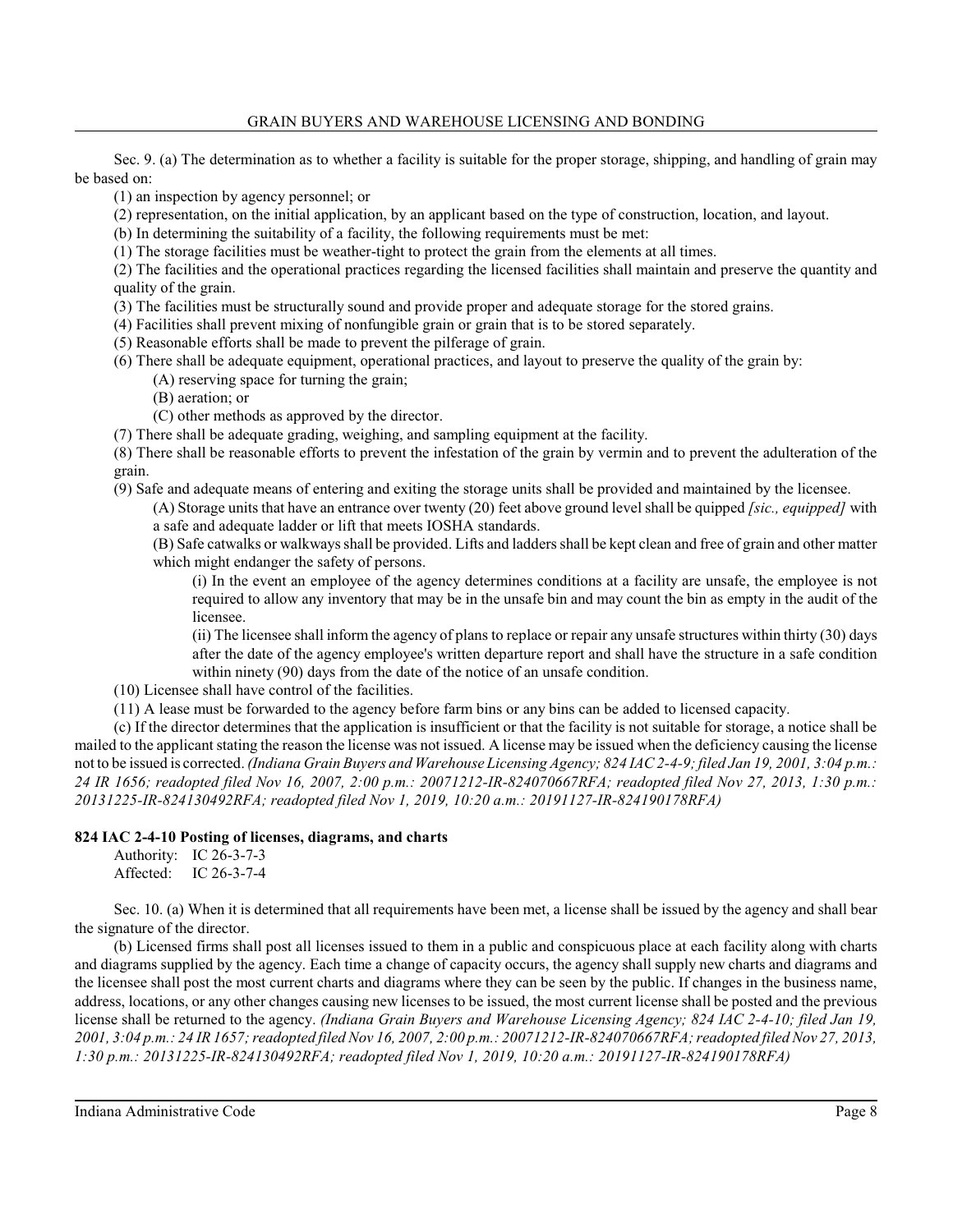#### **824 IAC 2-4-11 Temporary and emergency storage**

Authority: IC 26-3-7-3 Affected: IC 26-3-7-7; IC 26-3-7-10

Sec. 11. (a) Temporary and emergency storage options are available when a shortage of storage space occurs due to a bumper crop or other situations. These alternatives are available to firms with a current grain bank, warehouse, or buyer-warehouse license. Temporary and emergency space shall be considered an increase in licensed capacity and shall be subject to the following:

(1) Net worth.

(2) Bond.

(3) Insurance.

(4) Separate daily position record for the grain placed in the temporary or emergency space.

(5) Preapproval must be obtained from the agency before utilizing any temporary or emergency space.

(A) A licensee may write or fax, to the agency, a request for temporary or emergency space.

(6) Licensee shall have control of the temporary or emergency facilities and shall maintain the quality and quantity of the grain.

- (b) In addition to subsection (a), temporary storage structures shall meet the following requirements:
- (1) Asphalt or concrete floor.

(2) Rigid self-supporting sidewalls.

(3) Aeration.

(4) Acceptable waterproof covering.

- (5) Have access to the grain for the purpose of sampling.
- (6) Be removed by May 1 of the year following the harvest.

(A) Extensions may be granted if the licensee demonstrates that there is good cause for an extension.

(c) In addition to subsection (a), licensees approved for emergency storage or ground piles shall comply with the following:

(1) Emergency storage shall contain only grain that the licensee has paid the producer in full. No stored grain belonging to others shall be kept in emergency storage.

(2) Remove the grain by January 31 of the year following harvest.

(A) Extensions may be granted if the licensee demonstrates that there is good cause for an extension.

*(Indiana Grain Buyers and Warehouse Licensing Agency; 824 IAC 2-4-11; filed Jan 19, 2001, 3:04 p.m.: 24 IR 1657; readopted filed Nov 16, 2007, 2:00 p.m.: 20071212-IR-824070667RFA; readopted filed Nov 27, 2013, 1:30 p.m.: 20131225-IR-824130492RFA; readopted filed Nov 1, 2019, 10:20 a.m.: 20191127-IR-824190178RFA)*

## **824 IAC 2-4-12 Grain buyer licensees with United States Warehouse Act license**

Authority: IC 26-3-7-3

Affected: IC 26-3-7-6; IC 26-3-7-10

Sec. 12. (a) Persons storing grain and issuing warehouse receipts under the United States Warehouse Act shall be required to obtain an Indiana grain buyer license if they are purchasing grain from producers.

(b) The bond submitted for the federal warehouse license shall suffice for the bonding requirement under the Act if all the following has occurred:

(1) The agency's name is added as beneficiary after United States Department of Agriculture.

(2) The amount of the bond meets the bonding requirements of the agency.

(c) If the federal bond amount is inadequate, a bond rider running to the director only shall be submitted to the agency. *(Indiana Grain Buyers and Warehouse Licensing Agency; 824 IAC 2-4-12; filed Jan 19, 2001, 3:04 p.m.: 24 IR 1657; readopted filed Nov 16, 2007, 2:00 p.m.: 20071212-IR-824070667RFA; readopted filed Nov 27, 2013, 1:30 p.m.: 20131225-IR-824130492RFA; readopted filed Nov 1, 2019, 10:20 a.m.: 20191127-IR-824190178RFA)*

## **824 IAC 2-4-13 Inspection of scales**

Authority: IC 26-3-7-3 Affected: IC 26-3-7-5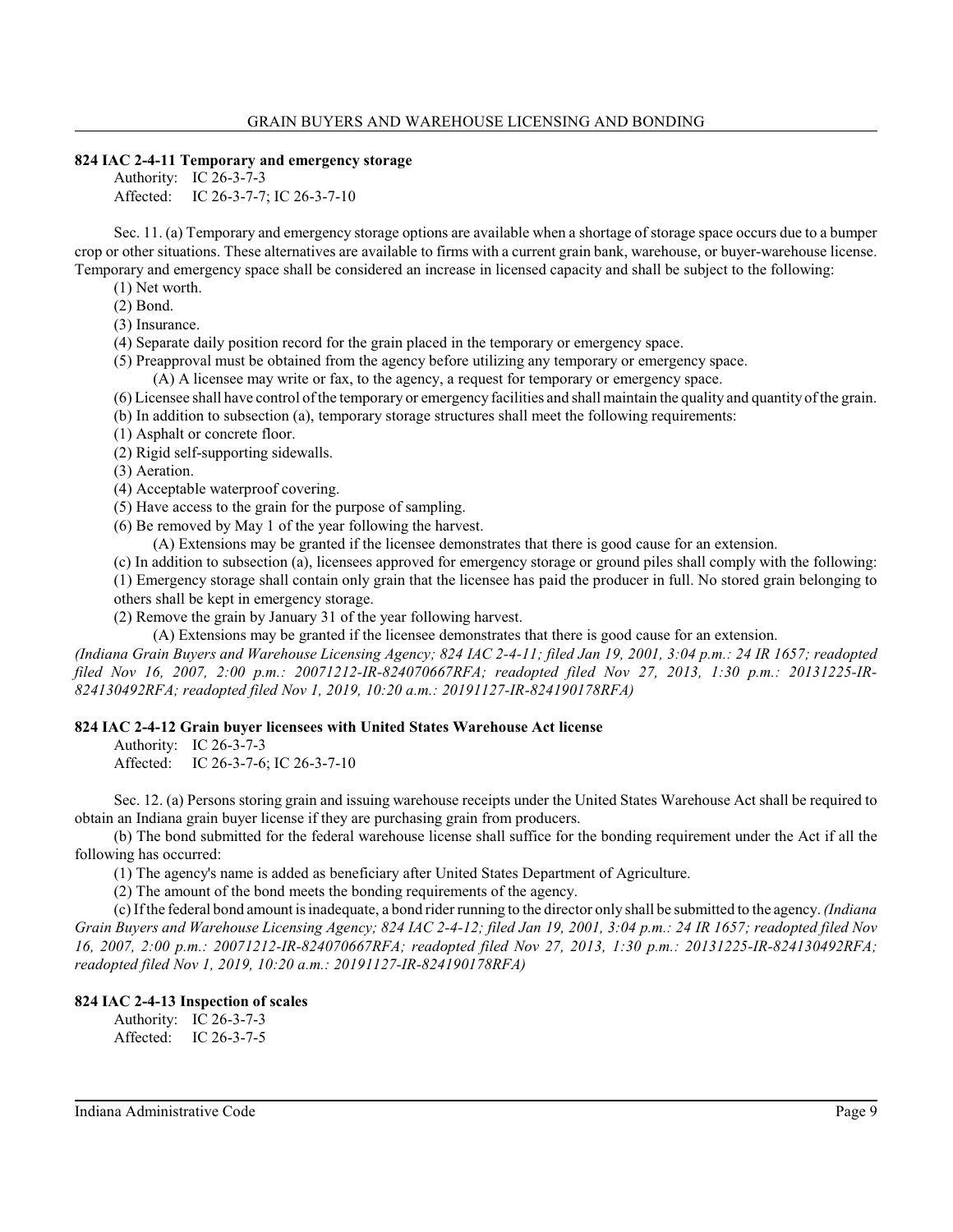Sec. 13. (a) Any scale used by any licensee in conjunction with a license issued under the Act shall be subject to annual inspection and testing by weights and measures' inspectors appointed by the director of the division of weight and measures, Indiana department of health, or a private scale firm knowledgeable in testing scales.

(b) All scales shall be subject to the applicable requirements of the code of specifications, tolerances, and regulationsfor scales as adopted by the Indiana state department of health. In the event, after proper inspection and testing, a scale fails to meet the applicable requirements, the scale inspector may condemn the scale and prevent its further use until it has been brought into conformity with these requirements. When a scale has been condemned, the scale inspector and the licensee shall immediately notify the director. *(Indiana Grain Buyers and Warehouse Licensing Agency; 824 IAC 2-4-13; filed Jan 19, 2001, 3:04 p.m.: 24 IR 1657; readopted filed Nov 16, 2007, 2:00 p.m.: 20071212-IR-824070667RFA; readopted filed Nov 27, 2013, 1:30 p.m.: 20131225-IR-824130492RFA; readopted filed Nov 1, 2019, 10:20 a.m.: 20191127-IR-824190178RFA)*

#### **824 IAC 2-4-14 Annual license renewal applications**

Authority: IC 26-3-7-3 Affected: IC 26-3-7-6

Sec. 14. (a) The agency shall mail by U.S. first class mail or e-mail a renewal application, which shall include a listing of all the licensee's facilities, to each licensee prior to the expiration date of the licensee's current license. The renewal application form shall be completed and returned to the agency no later than ninety (90) days after the licensee's fiscal year end. The licensee shall forward, with the renewal application, the following:

(1) Current reviewed level financial statement.

(2) Updated financial profile form supplied by the agency.

(3) Appropriate license fee.

(b) The renewal application shall contain the information in section 1 of thisrule. The licensee shall receive an annual renewal license application form appropriate to the license currently issued to the licensee. The annual renewal license application forms are as follows:

(1) Grain bank.

(2) Warehouse.

(3) Grain buyer.

(4) Buyer-warehouse.

*(Indiana Grain Buyers and Warehouse Licensing Agency; 824 IAC 2-4-14; filed Jan 19, 2001, 3:04 p.m.: 24 IR 1658; readopted filed Nov 16, 2007, 2:00 p.m.: 20071212-IR-824070667RFA; readopted filed Nov 27, 2013, 1:30 p.m.: 20131225-IR-824130492RFA; filed Nov 16, 2016, 3:34 p.m.: 20161214-IR-824150331FRA; readopted filed Nov 1, 2019, 10:20 a.m.: 20191127- IR-824190178RFA)*

## **Rule 5. Auditors**

## **824 IAC 2-5-1 Requirements for auditors**

Authority: IC 26-3-7-3 Affected: IC 26-3-7-1

Sec. 1. (a) The director may employ auditors familiar with the storage, conditioning, shipping, and handling of agricultural commodities and who are knowledgeable with the Act and rules to investigate, audit, and inspect the persons and facilities licensed under the Act or persons who should be licensed under the Act, for the purpose of determining that obligations to producers are accounted for correctly, stored grain is in licensed facilities, and requirements of the Act are being met.

(b) Prior to assuming duties, each auditor shall take an oath that he or she will faithfully and strictly discharge the duties of the office of auditor, enforce and uphold the Act and these rules, and to keep all information confidential.

(c) Auditors shall report, in writing or electronically, the results of each audit and any other reports that the director may require.

(d) Each auditor shall be provided an identification card to validate to licensees his or her position with the agency. The identification card shall contain a picture of the auditor. *(Indiana Grain Buyers and Warehouse Licensing Agency; 824 IAC 2-5-1;*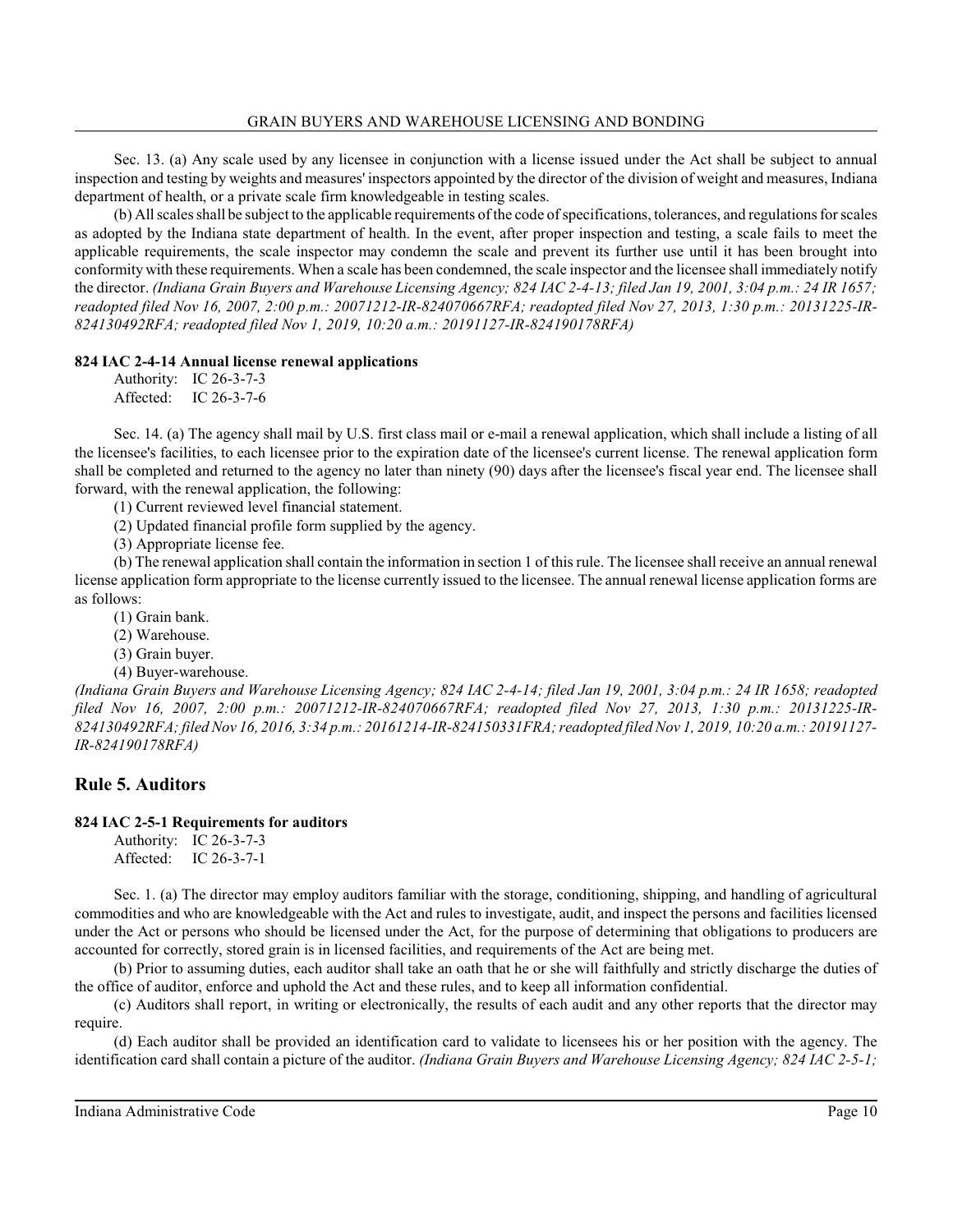*filed Jan 19, 2001, 3:04 p.m.: 24 IR 1658; readopted filed Nov 16, 2007, 2:00 p.m.: 20071212-IR-824070667RFA; readopted filed Nov 27, 2013, 1:30 p.m.: 20131225-IR-824130492RFA; filed Nov 16, 2016, 3:34 p.m.: 20161214-IR-824150331FRA; readopted filed Nov 1, 2019, 10:20 a.m.: 20191127-IR-824190178RFA)*

## **Rule 6. Audits**

## **824 IAC 2-6-1 Audit procedure**

Authority: IC 26-3-7-3 Affected: IC 26-3-7-6; IC 26-3-7-28

Sec. 1. (a) Audits and inspections of companies and facilities licenced *[sic, licensed]* under the Act may be made at any time during the licensee's regular business hours. The audits shall be performed by the director, the director's designated representative, or any auditor employed by the agency.

(b) Audits may be performed without prior notice to the licensee and may be performed as frequently or infrequently as deemed to be appropriate based upon reports and other available data.

(c) Every licensee and the licensee's employees, agents, officers, partners, directors, and shareholders shall cooperate and make themselves available to assist in the audit, including allowing full and reasonable use of the licensee's sampling and grading equipment. Failure or refusal to cooperate or assist in an audit shall be a basis for the suspension of a license issued under the Act. Agency auditors shall not request intellectual property information from licensees handling seed grain.

(d) Audits may include, but are not limited to, any or all of the following:

(1) A physical examination of all storage facilities of a licensee.

(2) A review of the licensee's book and records.

(3) Examination of all the different grains held by the licensee whether stored or nonstorage grain.

(4) Financial records.

(5) Information relevant to the maintenance or operation of a facility.

(6) Records or accounts kept or held by any state or federally licensed financial institution that relate to the licensee.

(7) Any other practice, review, or analysis deemed to be necessary or appropriate by the director, the director's designated representative, or any auditor.

(e) Upon completion of an audit, the licensee shall be given a departure report prepared by the agency's auditor outlining the auditor's findings. The departure report shall contain:

(1) violations;

(2) recommendations;

(3) requirements;

(4) a statement that all financial records and related information were made available to the agency's auditor; and

(5) signatures of the licensee or authorized employee of the licensee and the agency's auditor.

*(Indiana Grain Buyers and Warehouse Licensing Agency; 824 IAC 2-6-1; filed Jan 19, 2001, 3:04 p.m.: 24 IR 1658; readopted filed Nov 16, 2007, 2:00 p.m.: 20071212-IR-824070667RFA; readopted filed Nov 27, 2013, 1:30 p.m.: 20131225-IR-824130492RFA; filed Nov 16, 2016, 3:34 p.m.: 20161214-IR-824150331FRA; readopted filed Nov 1, 2019, 10:20 a.m.: 20191127-IR-824190178RFA)*

## **Rule 7. Records**

## **824 IAC 2-7-1 Operational records to be maintained**

Authority: IC 26-3-7-3 Affected: IC 26-3-7-3; IC 26-3-7-28

Sec. 1. (a) Licensees shall maintain current and complete records with respect to all agricultural commodities delivered to, withdrawn from, and received, stored, or processed by the licensee. Each contract, instrument, document, or record which is to be prenumbered shall be sequentially prenumbered and shall be used in numerical order.

(b) Every licensee shall use and maintain the following: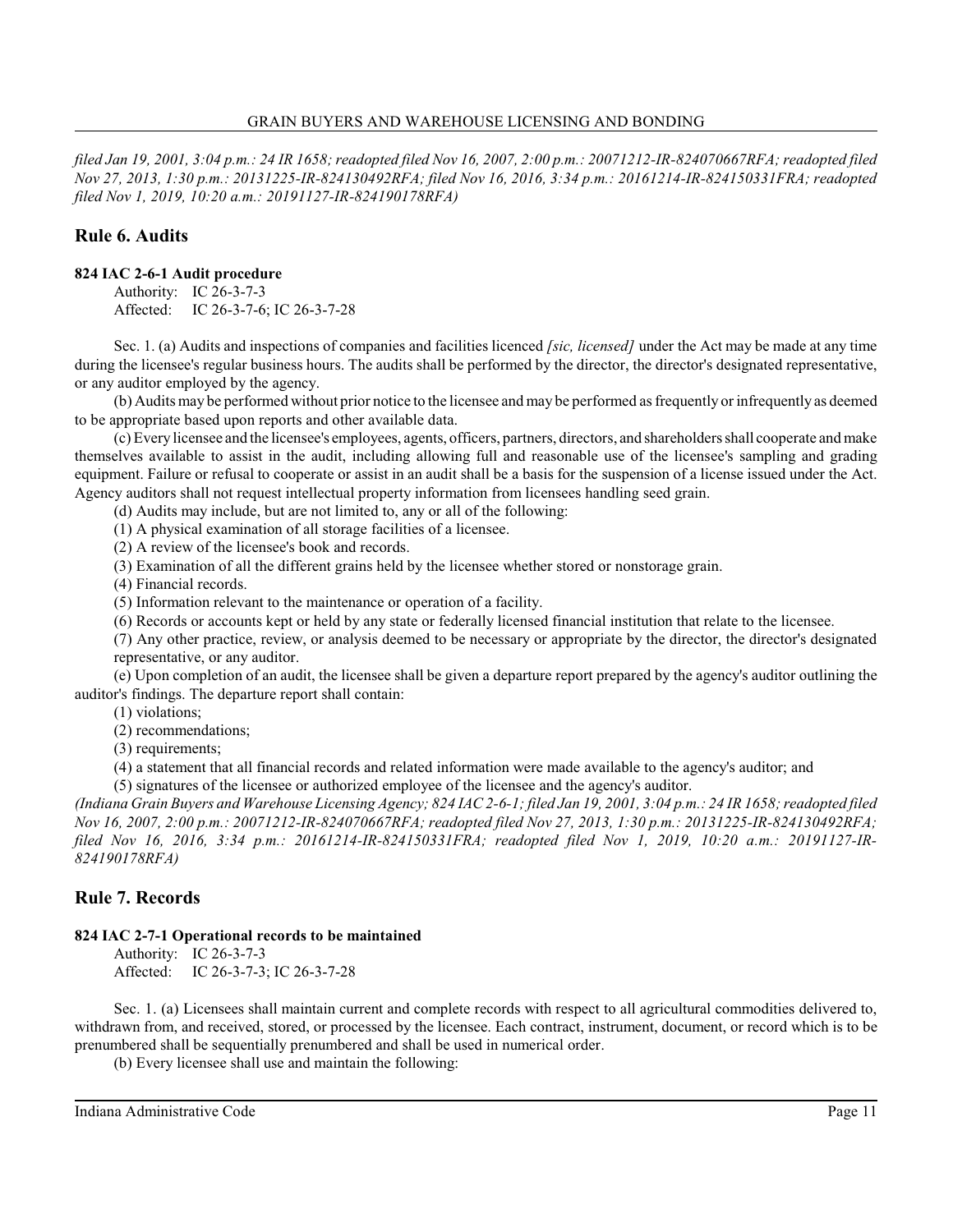- (1) A perpetual inventory record or daily position report that is updated daily and shows the following:
	- (A) The total quantity of each kind and grade of grain received.
	- (B) The total quantity of each kind and grade of grain loaded out.
	- (C) The quantity of each kind and grade of grain remaining by:
		- (i) the amount and kind of grain in storage but owned by producers; and
		- (ii) the amount and kind of grain owned by the licensee.

(2) A rail and or truck ledger.

(3) Prenumbered warehouse receipts.

- (4) Prenumbered scale tickets.
- (5) Prenumbered contracts pertaining to purchase, sale, or storage of grain.
- (6) A current copy of the periodic insurance report submitted to the insurer.
- (7) If none of the issued warehouse receipts and scale tickets recite the name and complete address of the owner or owners of
- delivered grain, then a grain list of the names and addresses of the owner or owners shall be maintained by licensees.
- (8) Prenumbered checks.
- (9) Prenumbered settlement sheets.

(c) Records shall be kept current as of the close of each business day, provided that if no transaction takes place during a business day a record showing the actual status as to quantity and storage obligations as of the close of the next preceding business day which recordable transactions occurred. *(Indiana Grain Buyers and Warehouse Licensing Agency; 824 IAC 2-7-1; filed Jan 19, 2001, 3:04 p.m.: 24 IR 1659; readopted filed Nov 16, 2007, 2:00 p.m.: 20071212-IR-824070667RFA; readopted filed Nov 27, 2013, 1:30 p.m.: 20131225-IR-824130492RFA; readopted filed Nov 1, 2019, 10:20 a.m.: 20191127-IR-824190178RFA)*

## **824 IAC 2-7-2 Financial records to be maintained**

Authority: IC 26-3-7-3 Affected: IC 26-3-7-28

Sec. 2. (a) In addition to the records required in section 1 *[of this rule]*, the licensee shall keep and maintain adequate financial records as will clearly reflect the licensee's current financial position. These records shall include a general ledger or its equivalent which provides a summarization of information reflected in detail in subsidiary records, which may include:

(1) a general journal in which periodic adjusting entries are recorded;

- (2) a cash receipts journal;
- (3) a cash disbursements journal;
- (4) periodic detailed aging of accounts receivable;
- (5) periodic listing of accounts payable;
- (6) other relevant supporting documents.

(b) Licensees shall keep a current and accurate checkbook balance. *(Indiana Grain Buyers and Warehouse Licensing Agency; 824 IAC 2-7-2; filed Jan 19, 2001, 3:04 p.m.: 24 IR 1659; readopted filed Nov 16, 2007, 2:00 p.m.: 20071212-IR-824070667RFA; readopted filed Nov 27, 2013, 1:30 p.m.: 20131225-IR-824130492RFA; readopted filed Nov 1, 2019, 10:20 a.m.: 20191127-IR-824190178RFA)*

#### **824 IAC 2-7-3 Settlement sheet contents**

Authority: IC 26-3-7-3 Affected: IC 26-3-7-28

Sec. 3. (a) Settlement sheets shall be used and must be prenumbered and used sequentially. They shall contain the following information:

(1) Date.

(2) The producer or producers' name and address.

- (3) Bushels or pounds of grain delivered.
- (4) Type of grain.
- (5) Price.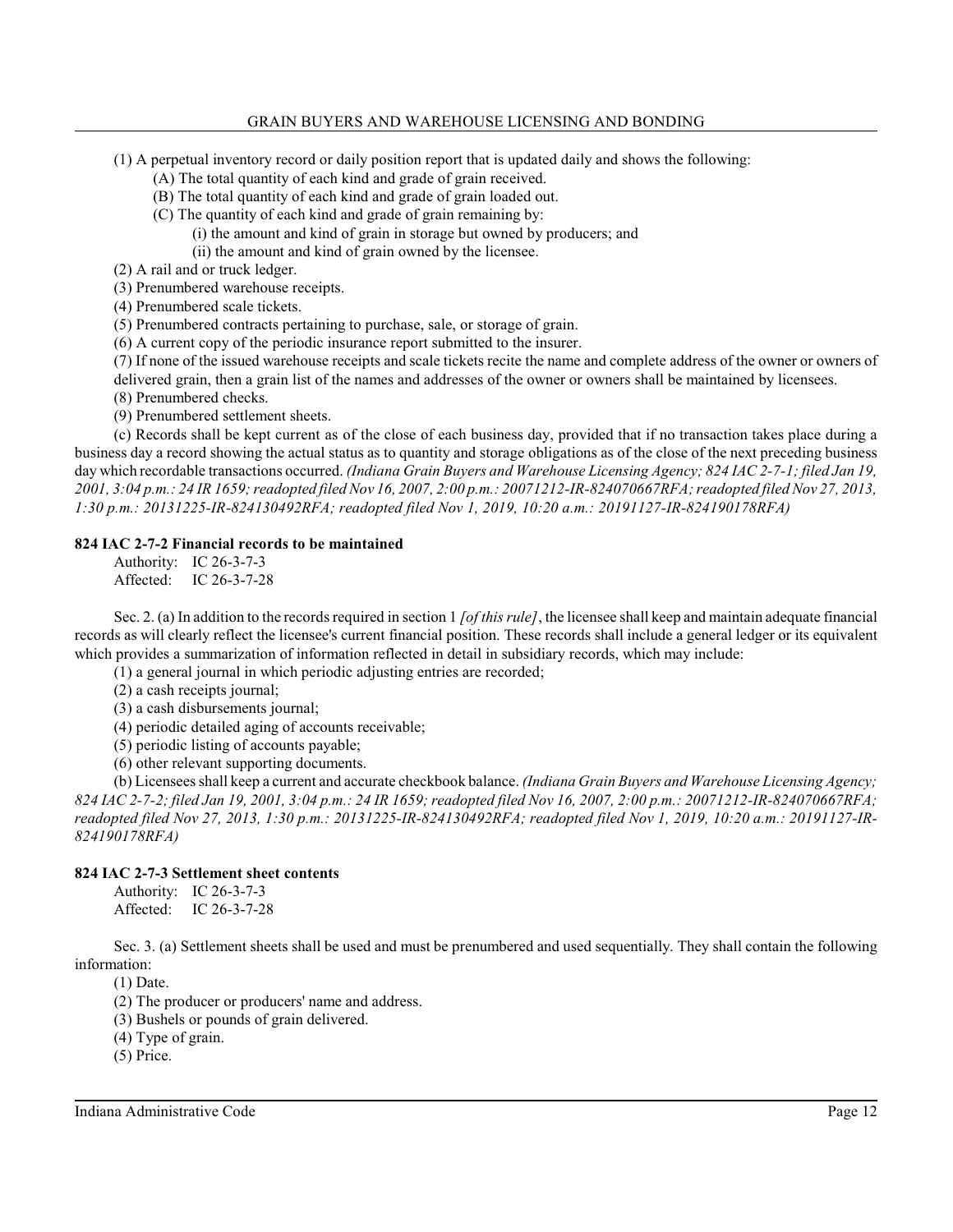(6) Deductions.

(7) Net due.

(8) Check number.

(9) Licensee's name, address, telephone number.

(10) Any other information necessary.

(b) Licensees shall keep settlement sheets in a numeric file. However, if a licensee files paid settlements alphabetically, a numerical list must be maintained for a cross-reference or a copy of the settlement sheet may be made for a numeric file. *(Indiana Grain Buyers and Warehouse Licensing Agency; 824 IAC 2-7-3; filed Jan 19, 2001, 3:04 p.m.: 24 IR 1659; readopted filed Nov 16, 2007, 2:00 p.m.: 20071212-IR-824070667RFA; readopted filed Nov 27, 2013, 1:30 p.m.: 20131225-IR-824130492RFA; readopted filed Nov 1, 2019, 10:20 a.m.: 20191127-IR-824190178RFA)*

## **Rule 8. Grain Bank and Stored Grain**

## **824 IAC 2-8-1 Grain bank requirements**

Authority: IC 26-3-7-3 Affected: IC 26-3-7-6; IC 26-3-7-15

Sec. 1. (a) Grain bank records shall include the following and are acceptable in lieu of grain bank contracts:

(1) Name and address of the depositor.

(2) Type, quality, and grade of the grain deposited.

(3) Current and accurate accounting of deposits and withdrawals of grain and the balance due to or from the licensee.

(4) Any other pertinent information.

(b) Grain bank grain shall be treated and considered as stored grain, and ownership shall be with the depositor.

(c) Total grain bank obligations to depositors must be covered with inventory in licensed facilities.

(1) Overdrafts, occurring when a customer withdraws more grain than that customer deposited, will be a reduction of company owned unobligated grain.

(2) A licensee shall not allow a customer to withdraw more grain than that customer deposited into the grain bank if there is not company owned unobligated grain for the customer to use.

(d) Licensees providing grain bank services shall post the charges to be assessed against depositors, including storage or conditioning charges, in a conspicuous place. *(Indiana Grain Buyers and Warehouse Licensing Agency; 824 IAC 2-8-1; filed Jan 19, 2001, 3:04 p.m.: 24 IR 1660; readopted filed Nov 16, 2007, 2:00 p.m.: 20071212-IR-824070667RFA; readopted filed Nov 27, 2013, 1:30 p.m.: 20131225-IR-824130492RFA; readopted filed Nov 1, 2019, 10:20 a.m.: 20191127-IR-824190178RFA)*

## **824 IAC 2-8-2 Stored grain**

Authority: IC 26-3-7-3 Affected: IC 26-3-7-19

Sec. 2. (a) Title to grain delivered to a licensee for storage shall remain with the depositor.

(b) The licensee shall keep current and accurate records of all grain deposited for storage. Such grain records shall contain the following:

(1) Names of the depositors.

(2) Address of the depositors.

(3) Type, quality, and grade of grain deposited.

(4) Current and accurate accounting of increases and decreases to the balance on hand.

(5) Dates of transactions.

(6) Any other pertinent information important to the licensee or requested by the director.

(c) Licensees shall post, in a conspicuous place, the charges to be assessed for stored grain. *(Indiana Grain Buyers and Warehouse Licensing Agency; 824 IAC 2-8-2; filed Jan 19, 2001, 3:04 p.m.: 24 IR 1660; readopted filed Nov 16, 2007, 2:00 p.m.: 20071212-IR-824070667RFA; readopted filed Nov 27, 2013, 1:30 p.m.: 20131225-IR-824130492RFA;readopted filed Nov 1, 2019, 10:20 a.m.: 20191127-IR-824190178RFA)*

Indiana Administrative Code Page 13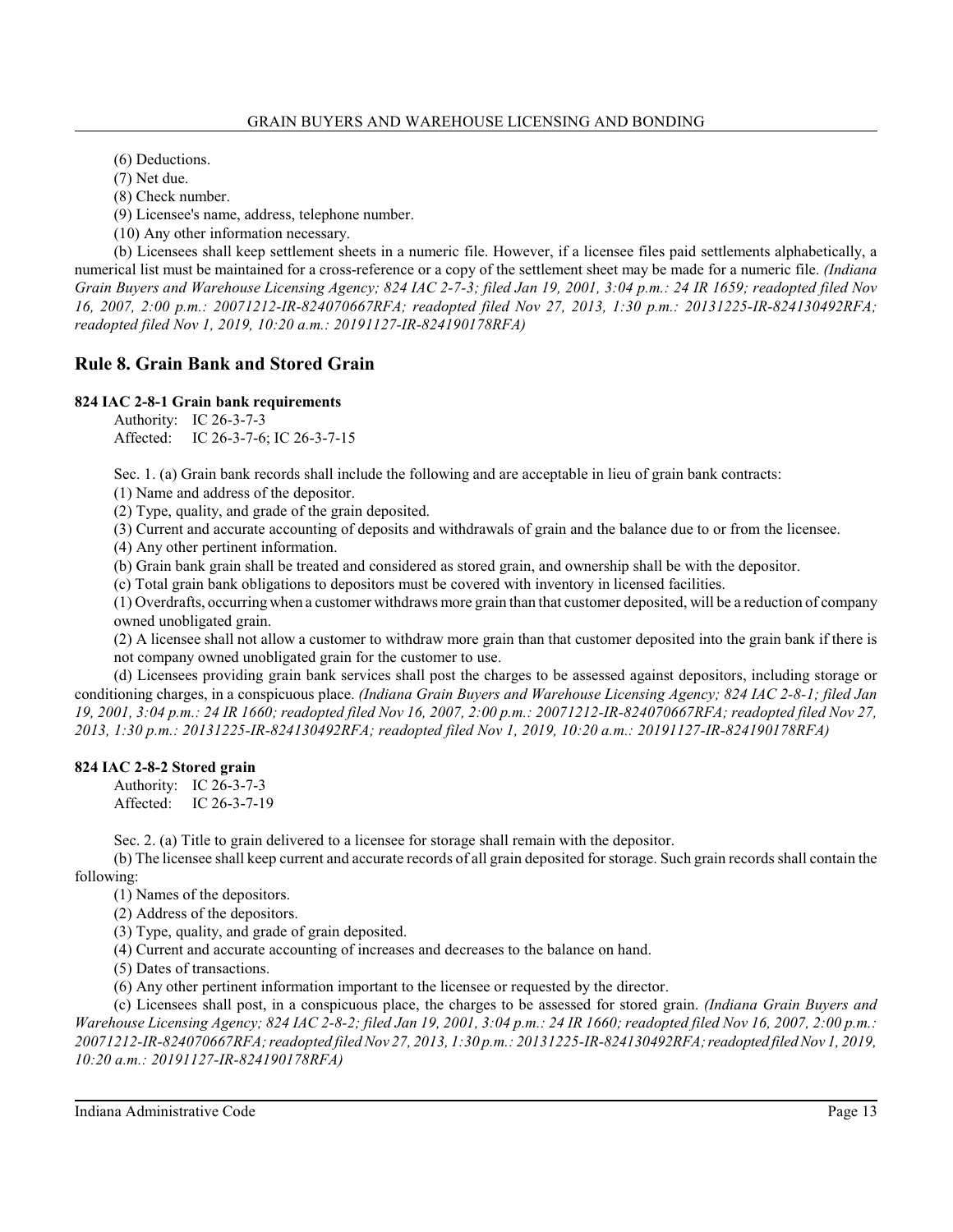## **Rule 9. Scale Tickets**

## **824 IAC 2-9-1 Requirements for issuing scale tickets**

Authority: IC 26-3-7-3 Affected: IC 26-3-7-26

Sec. 1. (a) When grain is delivered to a licensee, the licensee shall issue a scale ticket to the depositor.

(b) Each licensee shall have preprinted scale tickets which shall have an original and not less than one (1) copy and which shall be consecutively prenumbered.

(c) If scale tickets are computer generated, sufficient safeguards must be in place to prevent the duplication orskipping of ticket numbers.

(d) Licensees shall issue or use scale tickets in numeric order.

(e) A copy or record of all scale tickets shall be maintained in numerical sequence as part of the licensee's records. *(Indiana Grain Buyers and Warehouse Licensing Agency; 824 IAC 2-9-1; filed Jan 19, 2001, 3:04 p.m.: 24 IR 1660; readopted filed Nov 16, 2007, 2:00 p.m.: 20071212-IR-824070667RFA; readopted filed Nov 27, 2013, 1:30 p.m.: 20131225-IR-824130492RFA; readopted filed Nov 1, 2019, 10:20 a.m.: 20191127-IR-824190178RFA)*

## **824 IAC 2-9-2 Scale ticket contents**

Authority: IC 26-3-7-3 Affected: IC 26-3-7-26

Sec. 2. (a) In addition to the requirements in IC 26-3-7-26, each scale ticket shall be sequentially numbered and issued in numeric order containing the following:

(1) Notation as to whether the movement was IN, OUT, or WEIGH ONLY.

(2) Driver status on or off the truck for gross and tare weighing.

(3) If the grain delivered is to have its identity preserved, the licensee shall do the following:

(A) Note on the scale ticket that it is to be identity preserved.

(B) Note the location of the identity preserved grain.

(b) Grain buyer licensees who handle seed grain shall issue scale tickets that are sequentially numbered, issued in numeric order, and with the minimum following information:

(1) Licensee's name and address to which the grain was delivered.

(2) Date the grain was delivered.

(3) Name of the owner or owners of the grain.

(4) Gross, tare, and net amount of grain delivered.

(5) Grade factors that affect the price.

(6) Disposition of the grain.

(7) Kind of grain delivered.

(8) Any other pertinent information.

*(Indiana Grain Buyers and Warehouse Licensing Agency; 824 IAC 2-9-2; filed Jan 19, 2001, 3:04 p.m.: 24 IR 1660; readopted filed Nov 16, 2007, 2:00 p.m.: 20071212-IR-824070667RFA; readopted filed Nov 27, 2013, 1:30 p.m.: 20131225-IR-824130492RFA; filed Nov 16, 2016, 3:34 p.m.: 20161214-IR-824150331FRA; readopted filed Nov 1, 2019, 10:20 a.m.: 20191127-IR-824190178RFA)*

## **Rule 10. Treatment and Care of Deposited and Stored Grain**

## **824 IAC 2-10-1 Stored grain**

Authority: IC 26-3-7-3 Affected: IC 26-3-7-15; IC 26-3-7-19

Sec. 1. All grain received by a licensee, where the sales price is not fixed or disposition is not noted or documented in the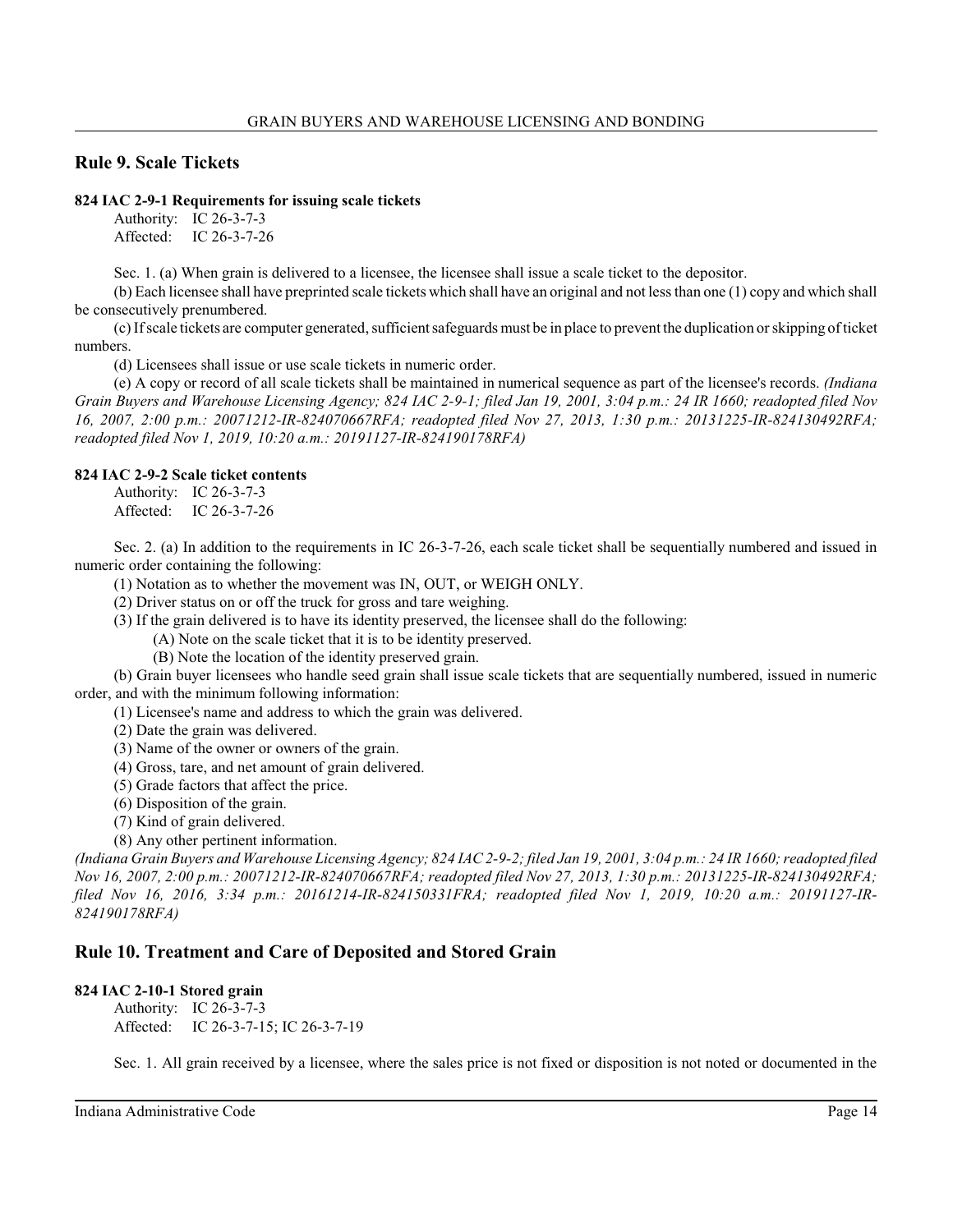licensee's records, shall be considered stored grain, and the title shall remain with the depositor. This includes grain delivered, and the scale tickets evidencing the delivery does *[sic., do]* not indicate whether the grain was to be for sale, storage, or contract. *(Indiana Grain Buyers and Warehouse Licensing Agency; 824 IAC 2-10-1; filed Jan 19, 2001, 3:04 p.m.: 24 IR 1661; readopted filed Nov 16, 2007, 2:00 p.m.: 20071212-IR-824070667RFA; readopted filed Nov 27, 2013, 1:30 p.m.: 20131225-IR-824130492RFA; readopted filed Nov 1, 2019, 10:20 a.m.: 20191127-IR-824190178RFA)*

#### **824 IAC 2-10-2 Nonstorage grain**

Authority: IC 26-3-7-3 Affected: IC 26-3-7-6

Sec. 2. Grain delivered for cleaning, conditioning, extrusion, or other custom work and the grain or its byproduct is to be returned to the person who delivered the grain, is considered nonstorage, and does not fall under the Act. *(Indiana Grain Buyers and Warehouse Licensing Agency; 824 IAC 2-10-2; filed Jan 19, 2001, 3:04 p.m.: 24 IR 1661; readopted filed Nov 16, 2007, 2:00 p.m.: 20071212-IR-824070667RFA;readopted filed Nov 27, 2013, 1:30 p.m.: 20131225-IR-824130492RFA; readopted filed Nov 1, 2019, 10:20 a.m.: 20191127-IR-824190178RFA)*

#### **824 IAC 2-10-3 Forwarding grain**

Authority: IC 26-3-3 Affected: IC 26-3-7-15; IC 26-3-7-19

Sec. 3. (a) When a licensee has received grain for storage from a depositor and the grain is to be forwarded as stored grain to another licensed warehouse, the initial warehouseman shall do the following:

(1) Agree with the depositor via a written contract or agreement that the depositor may waive redelivery of the grain at the facility where the grain was originally deposited.

(2) Ask for and receive, from the licensee operating the warehouse where the grain is being forwarded, a receipt for the grain. (A) Upon receiving grain for storage from a licensee who is forwarding grain deposited with him, the licensee operating the warehouse to which the grain is being forwarded shall do the following:

(i) Issue a receipt to the initial licensee containing, in addition to the requirements in Rule 14 *[824 IAC 2-10-14]*, the following:

(AA) The name of the initial licensee immediately followed by the statement, "as agent for his depositor(s)". and

(BB) Place on its face the following statement in bold and capital letters "NON-NEGOTIABLE".

(ii) Keep the forwarded grain in his licensed storage facilities and shall not forward or dispose of or transfer the grain as long as the receipt is outstanding.

(b) A receipt issued to the initial licensee under this section shall be held by the initial licensee as evidence of inventory and not negotiated, pledged, transferred, assigned, disposed of, or otherwise encumbered. All rightsshall accrue to the original depositor. *(Indiana Grain Buyers and Warehouse Licensing Agency; 824 IAC 2-10-3; filed Jan 19, 2001, 3:04 p.m.: 24 IR 1661; readopted filed Nov 16, 2007, 2:00 p.m.: 20071212-IR-824070667RFA; readopted filed Nov 27, 2013, 1:30 p.m.: 20131225-IR-824130492RFA; readopted filed Nov 1, 2019, 10:20 a.m.: 20191127-IR-824190178RFA)*

## **824 IAC 2-10-4 Delivery of grain**

Authority: IC 26-3-7-3 Affected: IC 26-3-7-19

Sec. 4. (a) Every licensee shall receive grain for storage, handling, or shipment as long as:

(1) the licensed storage capacity and facilities will permit the additional deposit;

(2) the kind or type of grain is usually stored by the licensee;

(3) the grain is in suitable condition for storage, handling, or shipment; and

(4) the grain is delivered in the usual course of business.

(b) A licensee may reserve adequate space to cover: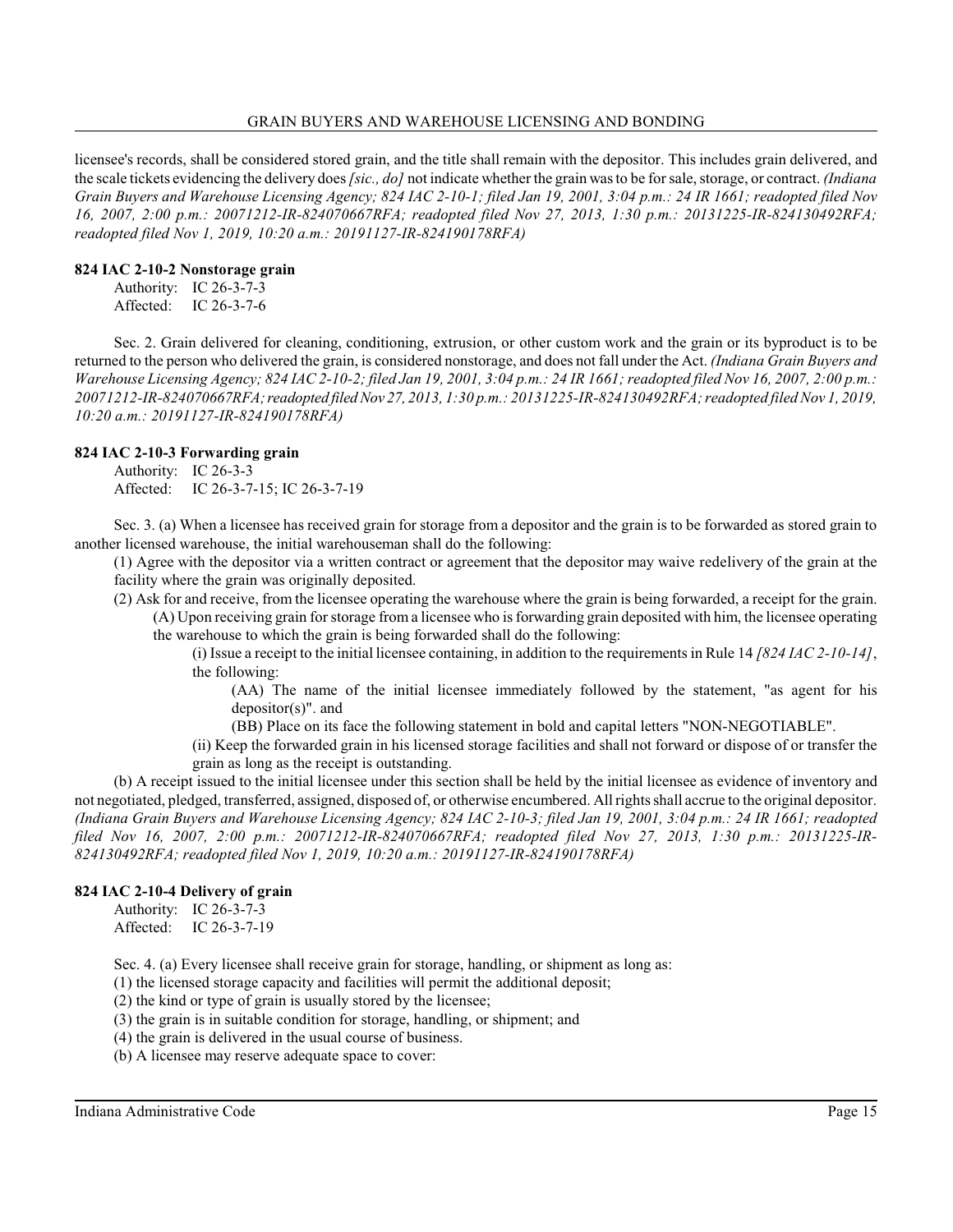(1) working needs; and

(2) prior contractual commitments.

(c) If the condition of grain offered to the licensee for sale or storage, other than grain which is identity preserved, is such that it might affect the condition of grain in the facility, the licensee is not required to receive such grain.

(d) A licensee is not required to accept grain if the identity of the grain is to be preserved.

(e) A licensee shall issue a scale ticket upon delivery of the grain.

(f) Grain shall be placed or stored only in licensed bins and facilities. *(Indiana Grain Buyers and Warehouse Licensing Agency; 824 IAC 2-10-4; filed Jan 19, 2001, 3:04 p.m.: 24 IR 1661; readopted filed Nov 16, 2007, 2:00 p.m.: 20071212-IR-824070667RFA; readopted filed Nov 27, 2013, 1:30 p.m.: 20131225-IR-824130492RFA; readopted filed Nov 1, 2019, 10:20 a.m.: 20191127-IR-824190178RFA)*

**824 IAC 2-10-5 Identity preserved grain**

Authority: IC 26-3-7-3 Affected: IC 26-3-7-22; IC 26-3-7-26

Sec. 5. (a) If a licensee accepts grain and the identity of the grain is to be preserved, the scale ticket shall state on its face the following:

(1) That the grain is stored with its identity preserved.

(2) The location of the identity preserved grain.

(b) All other scale ticket requirements as stated in IC 26-3-7-26 and 824 IAC 2-9-1 shall also apply.

(c) Licensees shall keep a separate daily position record for identity preserved grain. *(Indiana Grain Buyers and Warehouse Licensing Agency; 824 IAC 2-10-5; filed Jan 19, 2001, 3:04 p.m.: 24 IR 1661; readopted filed Nov 16, 2007, 2:00 p.m.: 20071212- IR-824070667RFA; readopted filed Nov 27, 2013, 1:30 p.m.: 20131225-IR-824130492RFA; readopted filed Nov 1, 2019, 10:20 a.m.: 20191127-IR-824190178RFA)*

## **824 IAC 2-10-6 Out of condition grain**

Authority: IC 26-3-7-3 Affected: IC 26-3-7-15

Sec. 6. (a) If a licensee considers that any portion of the grain located in his licensed facilities is out of condition or is becoming out of condition, he shall immediately begin reconditioning procedures.

(b) If the licensee determines that further deterioration of the grain cannot be prevented by reconditioning or after treatments have failed, the licensee shall immediately notify the director. The notice shall include the following:

(1) The location in which the out of condition grain is stored.

(2) The quantity and kind of the out of condition grain.

- (3) The grade, if determined, of the grain at the time the notice is given.
- (4) The reason, if known, for the condition.

*(Indiana Grain Buyers and Warehouse Licensing Agency; 824 IAC 2-10-6; filed Jan 19, 2001, 3:04 p.m.: 24 IR 1662; readopted filed Nov 16, 2007, 2:00 p.m.: 20071212-IR-824070667RFA; readopted filed Nov 27, 2013, 1:30 p.m.: 20131225-IR-824130492RFA; readopted filed Nov 1, 2019, 10:20 a.m.: 20191127-IR-824190178RFA)*

## **Rule 11. Grain Returned to Depositor**

## **824 IAC 2-11-1 Delivery back to the depositor**

Authority: IC 26-3-7-3 Affected: IC 26-3-7-2

Sec. 1. (a) When a grain depositor requests the return of his grain, the grain must be delivered in the quantity and grade as designated on the warehouse receipt or ticket. Upon delivery of the grain represented by a warehouse receipt, the depositor must surrender the warehouse receipt and pay storage and any other charges due.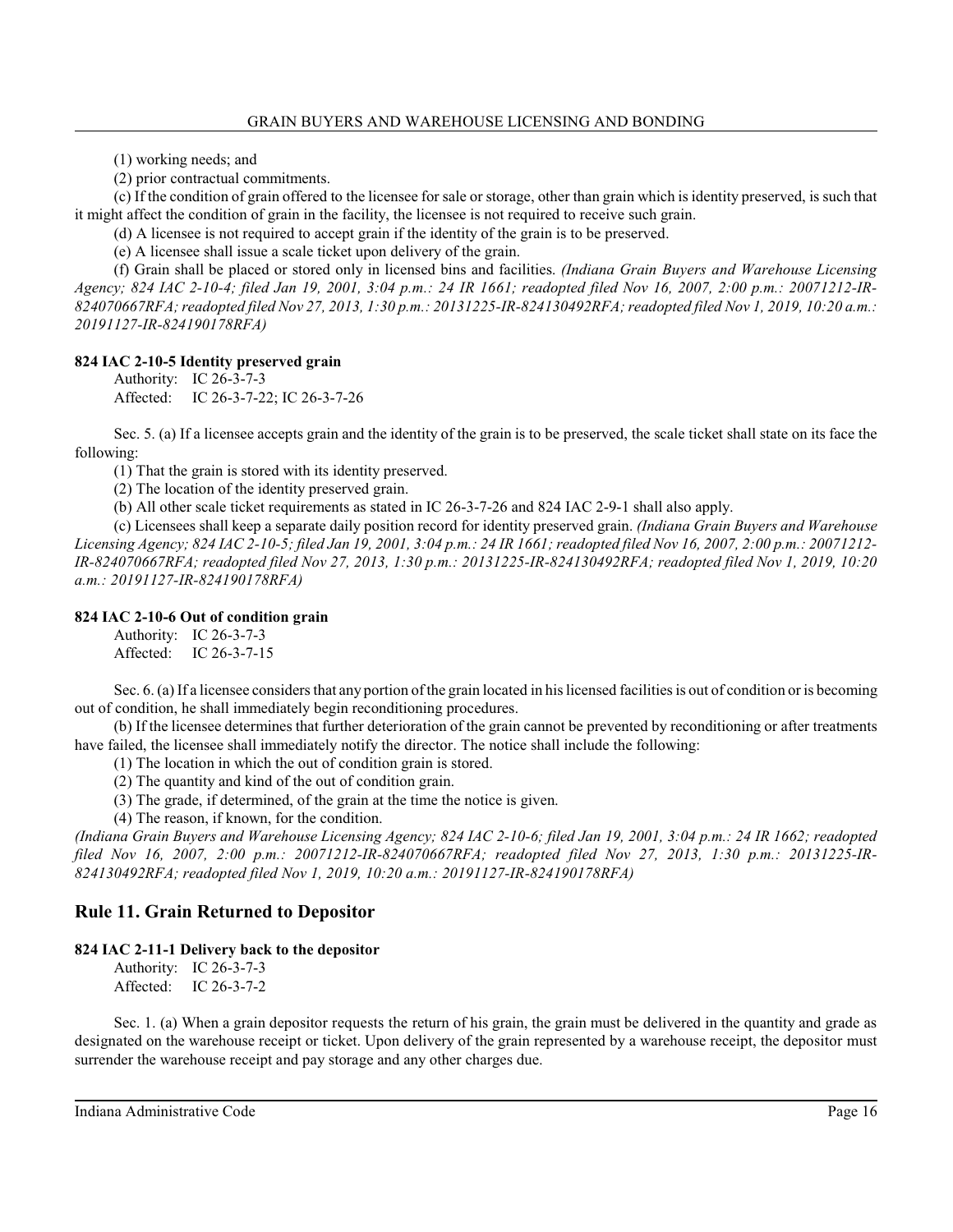(b) Return of the grain shall be made within the time agreed to by the depositor and the licensee in a written contract. In the absence of a written contract, the licensee shall make delivery as rapidly as can be done by due or ordinary diligence. If more than one (1) depositor seeks return of a grain, the licensee shall deliver said grain in the order in which demand for delivery was made and shall make delivery as rapidly as can be done by due and ordinary diligence. For the purposes of this section, due and ordinary diligence in making delivery shall be presumed to mean that there shall be immediate delivery and in no event shall delivery be made later than fifteen (15) days after demand, absent any unusual circumstances preventing delivery within that time. *(Indiana Grain Buyers and Warehouse Licensing Agency; 824 IAC 2-11-1; filed Jan 19, 2001, 3:04 p.m.: 24 IR 1662; readopted filed Nov 16, 2007, 2:00 p.m.: 20071212-IR-824070667RFA; readopted filed Nov 27, 2013, 1:30 p.m.: 20131225-IR-824130492RFA; readopted filed Nov 1, 2019, 10:20 a.m.: 20191127-IR-824190178RFA)*

## **Rule 12. Preferential Treatment**

#### **824 IAC 2-12-1 Special or preferential treatment prohibited**

Authority: IC 26-3-7-3 Affected: IC 26-3-7-29

Sec. 1. (a) Except as provided in Rule 10, Section 4 *[824 IAC 2-10-4]*, a licensee shall not directly or indirectly:

(1) make or give any undue or unreasonable preference or advantage to any person; or

(2) subject a particular person to any undue or unreasonable prejudice or disadvantage; or

(3) collect or receive, by any special charge, rebate, or other maneuver from any person, a greater or lesser compensation for services rendered in the handling, storage, or shipment of any grain than he demands, collects, or receives from any other person for doing a like and concurrent service in the handling, storage, or shipment of grain under similar circumstances or conditions.

(b) In determining whether undue or unreasonable preference or preparation is being given, the practices of the licensee shall be considered in view of his historical storage and charging practices.

(c) Nothing contained in subsection (a) shall allow or require a licensee to change, alter, or impair a written contractual obligation with an existing or potential depositor entered into by the licensee in good faith and not for the purpose of circumvention of the Act or these rules. *(Indiana Grain Buyers and Warehouse Licensing Agency; 824 IAC 2-12-1; filed Jan 19, 2001, 3:04 p.m.: 24 IR 1662; readopted filed Nov 16, 2007, 2:00 p.m.: 20071212-IR-824070667RFA; readopted filed Nov 27, 2013, 1:30 p.m.: 20131225-IR-824130492RFA; readopted filed Nov 1, 2019, 10:20 a.m.: 20191127-IR-824190178RFA)*

## **Rule 13. Contracts for the Purchase of Grain**

## **824 IAC 2-13-1 Contracts requirements**

Authority: IC 26-3-7-3 Affected: IC 26-3-7-2

Sec. 1. (a) Grain buyer and buyer-warehouse licensees shall maintain complete and accurate records regarding the grain they purchased from depositors using contracts stating the terms of the purchase. Contracts shall be numbered consecutively either at the time of printing or through the control of a computer generated system. Contracts shall be used in consecutive order. Voided contracts shall be retained for the agency's audit. Contracts shall be executed in duplicate with one (1) copy delivered to the seller and one (1) copy retained by the buyer licensee in a numeric file.

(b) Contracts, whether written, printed or electronic, for the purchase of grain from depositors shall contain, at a minimum, the following:

(1) Buyer's name, address, telephone number.

(2) Seller name and address.

(3) The conditions of delivery.

(4) Amount and type of grain delivered.

(A) Only one (1) type of grain per contract.

(5) Grade of grain.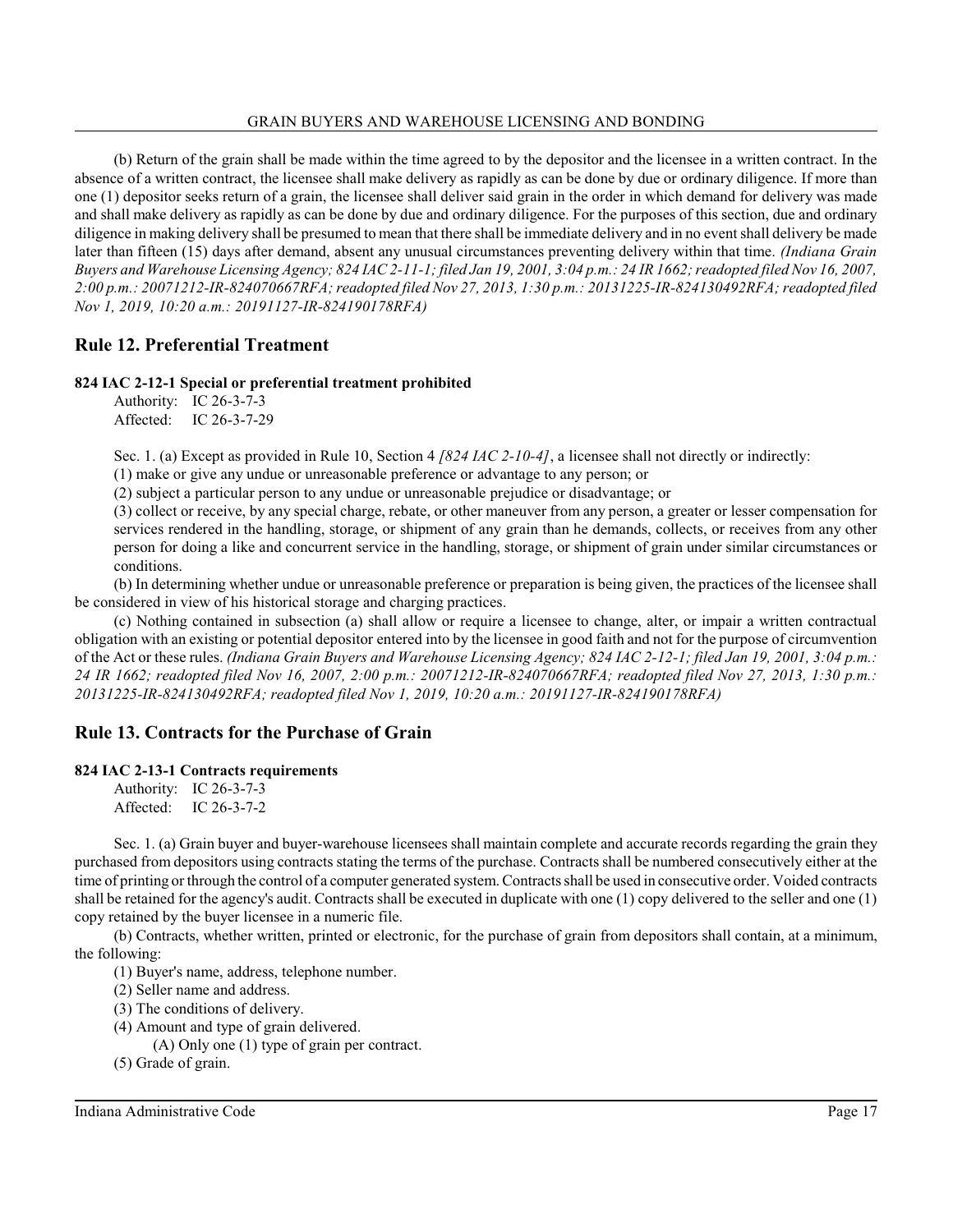(6) Method of pricing.

(7) Dates of delivery of the grain to be covered by the contract.

(8) Date payment is to be made.

(9) Duration of the contract.

(10) Consecutively numbered receipts.

(11) Charges for which the seller is liable.

(12) A rollover shall be documented with the initials of both parties and dated by both parties.

 $(13)$  The notice required in IC 26-3-7-3(a)(12) shall appear immediately above the place on the contract where the seller signs.

(14) The date and signatures of both the seller and licensee.

(15) Other provisions that may be prescribed by the director.

(c) If the business of the licensee is sold to another licensee, contracts may be assigned to the purchaser of the business after the new owner is licensed. *(Indiana Grain Buyers and Warehouse Licensing Agency; 824 IAC 2-13-1; filed Jan 19, 2001, 3:04 p.m.: 24 IR 1662; readopted filed Nov 16, 2007, 2:00 p.m.: 20071212-IR-824070667RFA; readopted filed Nov 27, 2013, 1:30 p.m.: 20131225-IR-824130492RFA; readopted filed Nov 1, 2019, 10:20 a.m.: 20191127-IR-824190178RFA)*

#### **824 IAC 2-13-2 Price later contracts**

Authority: IC 26-3-7-3 Affected: IC 26-3-7-2

Sec. 2. (a) Only grain buyer and buyer-warehouse licensees are entitled to purchase grain from producers under price later contracts, also known as deferred pricing or DP contracts.

(b) In addition to the minimum contract requirements in section 1 *[of this rule]*, price later contracts shall also include the following:

(1) A statements *[sic., statement]* printed in bold letters: "NOT STORAGE–TITLE TO THE GRAIN PASSES TO BUYER UPON DELIVERY".

(c) A buyer-warehouse licensee shall not issue a collateral warehouse receipt on grain purchased by a price later contract until the full purchase price has been paid to the producer by that licensee. *(Indiana Grain Buyers and Warehouse Licensing Agency; 824 IAC 2-13-2; filed Jan 19, 2001, 3:04 p.m.: 24 IR 1663; readopted filed Nov 16, 2007, 2:00 p.m.: 20071212-IR-824070667RFA; readopted filed Nov 27, 2013, 1:30 p.m.: 20131225-IR-824130492RFA; readopted filed Nov 1, 2019, 10:20 a.m.: 20191127-IR-824190178RFA)*

## **Rule 14. Warehouse Receipts**

## **824 IAC 2-14-1 General information**

Authority: IC 26-3-7-3 Affected: IC 26-3-2; IC 26-3-4; IC 26-3-7

Sec. 1. (a) Paper and electronic Indiana warehouse receipts shall be issued by firms licensed as a warehouse or a buyerwarehouse. No licensed grain buyer can issue warehouse receipts unless the buyer is also licensed as a warehouseman under the United States Warehouse Act.

(b) The licensee and the provider shall maintain records and make reports that the director may require for electronic warehouse receipts.

(c) All negotiable warehouse receipts issued by a licensee, which evidence title to grain, shall be issued, held, and cancelled in accordance with this rule. Negotiation of receipts shall be by endorsement or by a separate written agreement securely attached to the receipt.

(d) Before issuing a warehouse receipt, a licensee shall file with the agency, on a form supplied by the agency, a sample of the signatures of any person or persons the licensee has authorized to issue warehouse receipts. It shall be the licensee's obligation to notify the agency of any changes or updates that need to be made to the form.

(e) The director shall prescribe the form of warehouse receipts, which shall be printed and completed in quadruplicate. Warehousemen shall obtain warehouse receipts by submitting their order, in lots of fifty (50) forms, to the agency accompanied by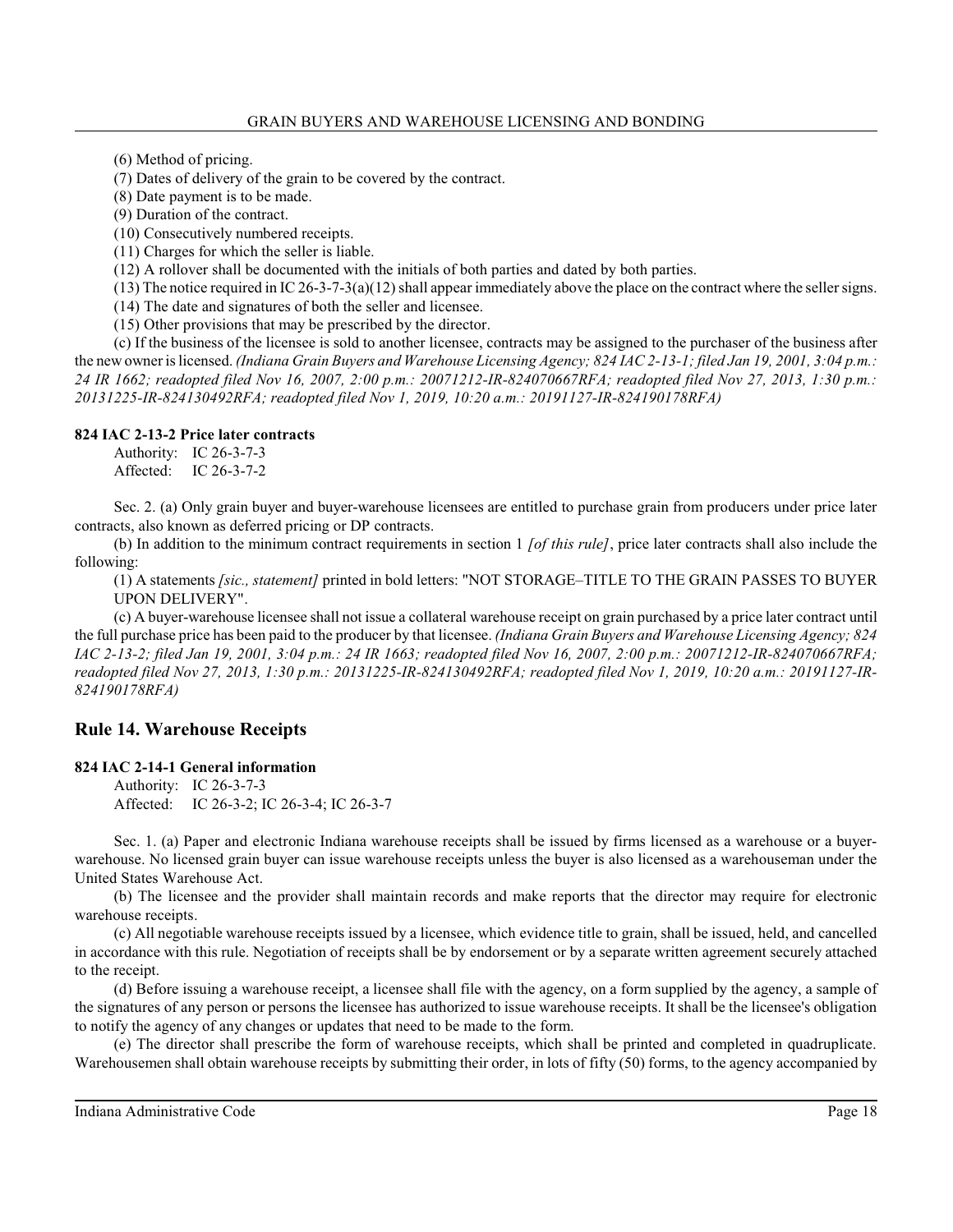a check or money order for the cost of printing and handling payable to a printer qualified with the director.

(f) Grain for which a warehouse receipt is issued may be commingled with different lots of fungible grain as established by the official grain standards of the United States. If the depositor and the licensee agree that identical grain is to be delivered, stored, and is to be specially preserved and not commingled with any other commodity, then the words "Identity Preserved" shall be noted on the warehouse receipt.

(g) Upon the revocation or expiration of a license, the licensee has the right to terminate storage, shipping, and handling arrangements and collect outstanding charges regarding any grain for which a warehouse receipt has been issued.

(h) Receiptsshall be issued in numeric sequence by each facility issuing warehouse receipts.Warehouse and buyer-warehouse licensees who issue warehouse receipts shall maintain:

(1) a warehouse receipt register listing issued receipts by consecutive number; and

(2) a file containing the duplicate copy of all issued receipts.

*(Indiana Grain Buyers and Warehouse Licensing Agency; 824 IAC 2-14-1; filed Jan 19, 2001, 3:04 p.m.: 24 IR 1663; readopted filed Nov 16, 2007, 2:00 p.m.: 20071212-IR-824070667RFA; readopted filed Nov 27, 2013, 1:30 p.m.: 20131225-IR-824130492RFA; readopted filed Nov 1, 2019, 10:20 a.m.: 20191127-IR-824190178RFA)*

#### **824 IAC 2-14-2 Printing of warehouse receipts**

Authority: IC 26-3-7-3

Affected: IC 26-3-2; IC 26-3-4; IC 26-3-7

Sec. 2. (a) The agency shall authorize persons to print warehouse receipts if they are printed in accordance with the Act and the rules of this section. Each printer wishing to qualify with the director shall:

(1) have on file with the director a bond;

(2) accept orders only from the agency;

(3) print receipts only for licensees;

(4) agree by written contract with the director to faithfully follow the procedures and observe all safeguards required by the director;

(5) keep accurate and permanent records;

(6) provide the director with an affidavit, on a form acceptable to the director, showing:

(A) all orders for receipts with the name of the licensee placing the order;

- (B) the number of receipts printed;
- (C) the consecutive numbers; and
- (D) the date each order was sent.

(b) All warehouse receipts shall be numbered consecutively either at the time of printing or through the control of a computer generated system. Each paper receipt shall contain the following parts:

(1) The original printed on green safety paper.

(2) The first copy printed on white paper.

(3) The second copy printed on yellow paper.

(4) The third copy printed on pink paper.

*(Indiana Grain Buyers and Warehouse Licensing Agency; 824 IAC 2-14-2; filed Jan 19, 2001, 3:04 p.m.: 24 IR 1664; readopted filed Nov 16, 2007, 2:00 p.m.: 20071212-IR-824070667RFA; readopted filed Nov 27, 2013, 1:30 p.m.: 20131225-IR-824130492RFA; readopted filed Nov 1, 2019, 10:20 a.m.: 20191127-IR-824190178RFA)*

## **824 IAC 2-14-3 Warehouse receipt contents**

Authority: IC 26-3-7-3

Affected: IC 26-3-2; IC 26-3-4; IC 26-3-7

Sec. 3. (a) Warehouse receipts shall be numbered consecutively either at the time of printing or through the control of a computer generated system. Every warehouse receipt issued for grain shall contain, at a minimum, the following terms:

(1) The name and address of the issuing licensee.

(2) The name of the owner or owners of the grain.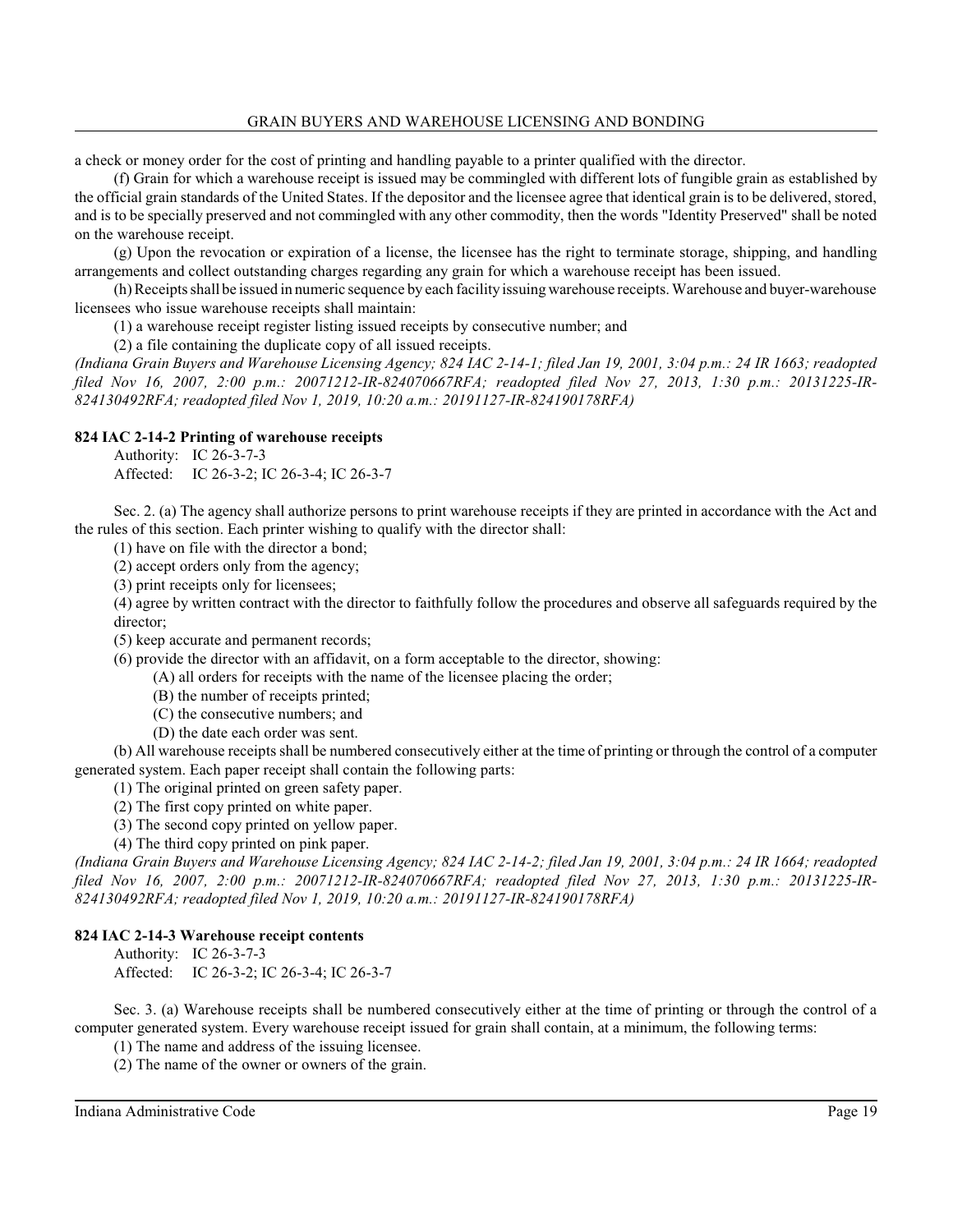(3) The date the receipt is issued.

(4) The consecutive number of the warehouse receipt.

(5) The gross and net weights.

(6) The amount or rate ofstorage, handling, transportation, and processing charges and, ifsuch charges are unpaid, a statement that the licensee claims a lien on the commodity for the amount of such charges.

(7) Commodity Credit Corporation (CCC) code number and whether the warehouse receipt will or will not be used as collateral for a CCC loan.

(8) The word "NEGOTIABLE" clearly and conspicuously printed or stamped on the original warehouse receipt and "NON-NEGOTIABLE" clearly and conspicuously printed or stamped on the copies of the warehouse receipt.

(9) Othersupplemental information necessary forthe purposes of the UniformGrain and Rice Storage Agreement with United States Department of Agriculture.

(10) Area for other pertinent and useful information.

(b) If the warehouse receipt does not recite the address of the owner or owners, the licensee or issuer shall maintain a current and complete list of the names and complete addresses of the owners of the grain to whom a warehouse receipt wasissued. *(Indiana Grain Buyers and Warehouse Licensing Agency; 824 IAC 2-14-3; filed Jan 19, 2001, 3:04 p.m.: 24 IR 1664; readopted filed Nov 16, 2007, 2:00 p.m.: 20071212-IR-824070667RFA; readopted filed Nov 27, 2013, 1:30 p.m.: 20131225-IR-824130492RFA; readopted filed Nov 1, 2019, 10:20 a.m.: 20191127-IR-824190178RFA)*

## **824 IAC 2-14-4 Authority for a licensee to issue warehouse receipts to itself**

Authority: IC 26-3-7-3 Affected: IC 26-3-2; IC 26-3-4; IC 26-3-7

Sec. 4. (a) A warehouse receipt that is to be used for collateral purposes by a warehouse licensee must be first issued by the licensee to itself. The warehouse licensee then shall properly endorse the collateral receipt on the reverse to the secured party. Subject to the provisions of this rule, a licensee may issue and hold a warehouse receipt for grain provided all the following apply:

(1) The grain is owned by the licensee.

(2) The licensee has paid, in full, for the grain.

(3) The grain is located in licensed facilities.

(b) The warehouse licensee's obligationrepresented by an outstanding warehouse receipt endorsed for collateral purposesshall not be cancelled until the licensee has possession of the outstanding receipt and it has been properly cancelled. The licensee may cancel the outstanding obligation represented by a warehouse receipt in lieu of having possession of the actual receipt in his possession, provided that the secured party has presented the licensee with a written confirmation of their release of said warehouse receipt. The confirmation may be by letter or facsimile transmission, and it shall, at a minimum, contain the following:

(1) Date of release.

(2) Receipt number or numbers.

(3) Authorized signature of the secured party warehouse receipt holder.

*(Indiana Grain Buyers and Warehouse Licensing Agency; 824 IAC 2-14-4; filed Jan 19, 2001, 3:04 p.m.: 24 IR 1664; readopted filed Nov 16, 2007, 2:00 p.m.: 20071212-IR-824070667RFA; readopted filed Nov 27, 2013, 1:30 p.m.: 20131225-IR-824130492RFA; readopted filed Nov 1, 2019, 10:20 a.m.: 20191127-IR-824190178RFA)*

## **824 IAC 2-14-5 Issuance of warehouse receipts to depositors and Commodity Credit Corporation**

Authority: IC 26-3-7-3

Affected: IC 26-3-2; IC 26-3-4; IC 26-3-7

Sec. 5. (a) A licensee shall issue a warehouse receipt to a depositor, upon the depositor's request, when grain has been deposited at the licensee's licensed warehouse and the grain has been weighed, inspected, and graded. No warehouse receipt shall be sought or issued with respect to grain that is subject to any lien or other encumbrance. All information contained in a receipt shall be printed or legibly written in ink, and all spaces shall be filled with appropriate information or lined out. Receipts shall be signed on by employees designated by the licensee on the agency's authorization to sign warehouse receipts form. The use of facsimile signature stamps is prohibited on warehouse receipts. Even though grain bank grain is stored grain, no warehouse receipt shall be issued for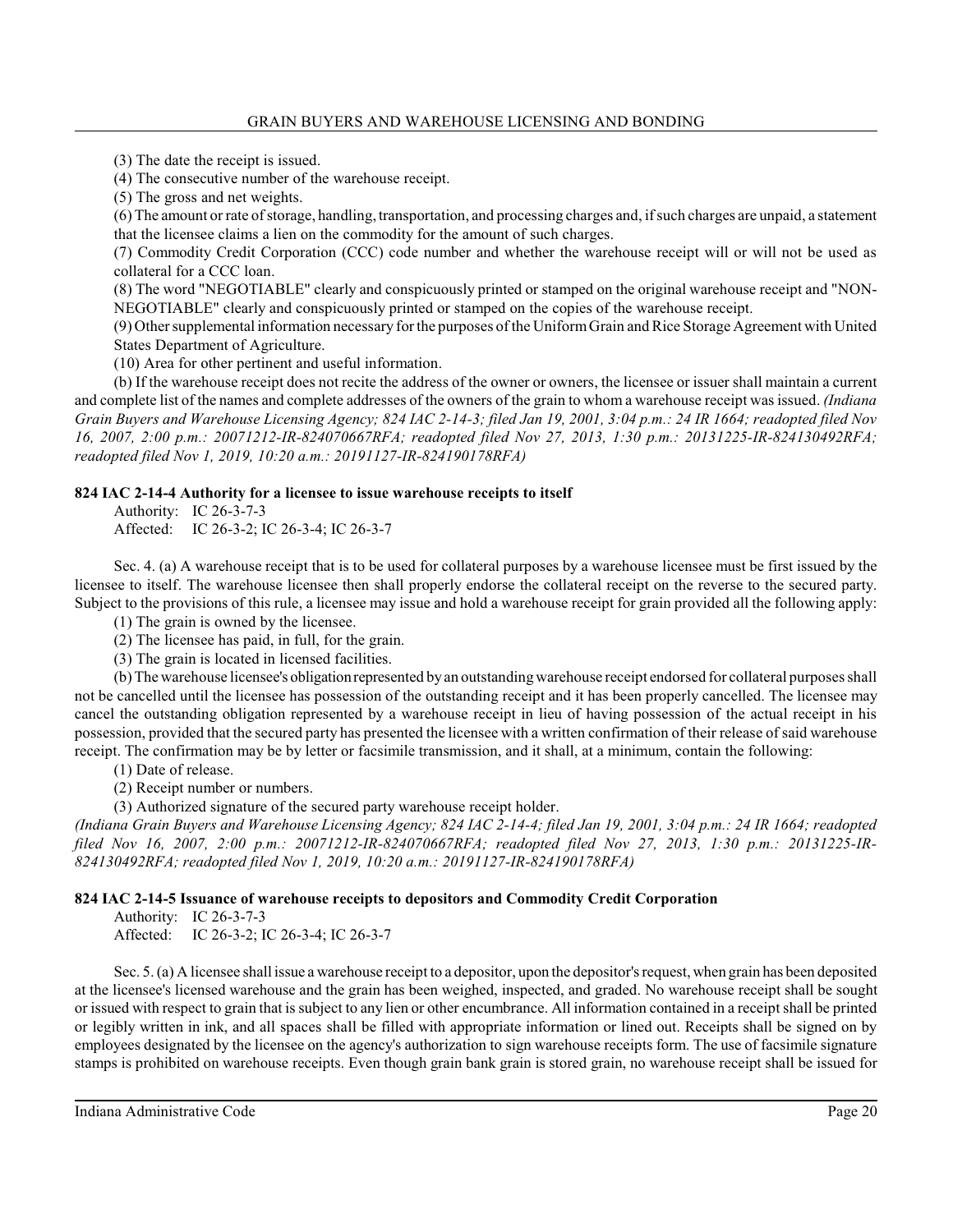grain bank.

(b) When there is an outstanding and uncanceled warehouse receipt, another warehouse receipt shall not be issued for the grain covered thereby except for the following:

(1) Replacement receipt for lost or destroyed receipts as pursuant to section 8 of this rule.

(2) Certain receipts issued pursuant to the Uniform Grain and Rice Storage Agreements (UGRSA).

(3) New warehouse receipts issued due to partial delivery on the original receipt and the original receipt has been canceled.

(c) If a trust receipt is issued upon a warehouse receipt, this fact shall be noted on the original warehouse receipt, along with the name and address of the person to whom such trust receipt is issued. This notice shall be typed or printed in ink upon the receipt when the trust receipt is issued.

(d) When a warehouse receipt is issued by a licensee who is bound by a UGRSA, the licensee shall attempt to determine whether the receipt being issued is or will be a Commodity Credit Corporation (CCC) receipt. The UGRSA licensee shall maintain a current list of all CCC receipts and shall make a notation indicating its status as a CCC receipt issued for use as collateral for loans from the Commodity Credit Corporation on all CCC receipts.

(e) A UGRSA licensee shall not sell or treat as sold any grain which is represented by a CCC receipt but shall hold and continue to store such grain until the CCC receipt is endorsed over and surrendered to the UGRSA licensee by the depositor or CCC.

(f) A UGRSA licensee shall take reasonable steps to ensure that CCC receipts shall be surrendered to the licensee. No UGRSA licensee shall sell any grain represented by outstanding warehouse receipts unless and until the licensee is assured that such receipts are not a CCC receipt.

(g) When issuing a paper warehouse receipt, the licensee shall distribute the parts of the receipts as follows:

(1) The top or original receipt, printed on green safety paper, shall be delivered to the person depositing the grain.

(2) The first copy of the receipt, printed on white paper, shall be delivered to the depositor as a copy for the depositor's records. (3) The second copy of the receipt, printed on yellow paper, shall be the warehouseman's copy of the receipt and shall be

retained by the warehouseman until the original receipt is returned for cancellation.

(4) The third copy of the receipt, printed on pink paper, shall be the warehouseman's second copy and shall be retained in numerical order.

(h) When electronic warehouse receipts are issued, the information required may be the same as a paper warehouse receipt; however, it will not be necessary to distribute the parts outlined in subsection (g). *(Indiana Grain Buyers and Warehouse Licensing Agency; 824 IAC 2-14-5; filed Jan 19, 2001, 3:04 p.m.: 24 IR 1665; readopted filed Nov 16, 2007, 2:00 p.m.: 20071212-IR-824070667RFA; readopted filed Nov 27, 2013, 1:30 p.m.: 20131225-IR-824130492RFA; filed Nov 16, 2016, 3:34 p.m.: 20161214- IR-824150331FRA; readopted filed Nov 1, 2019, 10:20 a.m.: 20191127-IR-824190178RFA)*

## **824 IAC 2-14-6 Partial delivery**

Authority: IC 26-3-7-3 Affected: IC 26-3-2; IC 26-3-4; IC 26-3-7

Sec. 6. If only a portion of the grain represented by a warehouse receipt is delivered, the original receipt must be returned to the issuing licensee at or before the time of the delivery and must be cancelled as provided in thisrule. After the partial delivery and at the time of cancellation, a new receipt shall be issued covering the balance or undelivered portion of the grain. The new receipt shall state that it represents grain which was previously evidenced by the original receipt and giving the number of the original warehouse receipt. *(Indiana Grain Buyers and Warehouse Licensing Agency; 824 IAC 2-14-6; filed Jan 19, 2001, 3:04 p.m.: 24 IR 1665; readopted filed Nov 16, 2007, 2:00 p.m.: 20071212-IR-824070667RFA; readopted filed Nov 27, 2013, 1:30 p.m.: 20131225-IR-824130492RFA; readopted filed Nov 1, 2019, 10:20 a.m.: 20191127-IR-824190178RFA)*

## **824 IAC 2-14-7 Cancellation of warehouse receipts**

Authority: IC 26-3-7-3 Affected: IC 26-3-2; IC 26-3-4; IC 26-3-7

Sec. 7. (a) When all grain, the storage of which is evidenced by a warehouse receipt, is delivered from storage, the warehouse receipt shall be plainly marked across its face with the word "CANCELLED" and shall have written on it the date of cancellation, the name of the person canceling the warehouse receipt.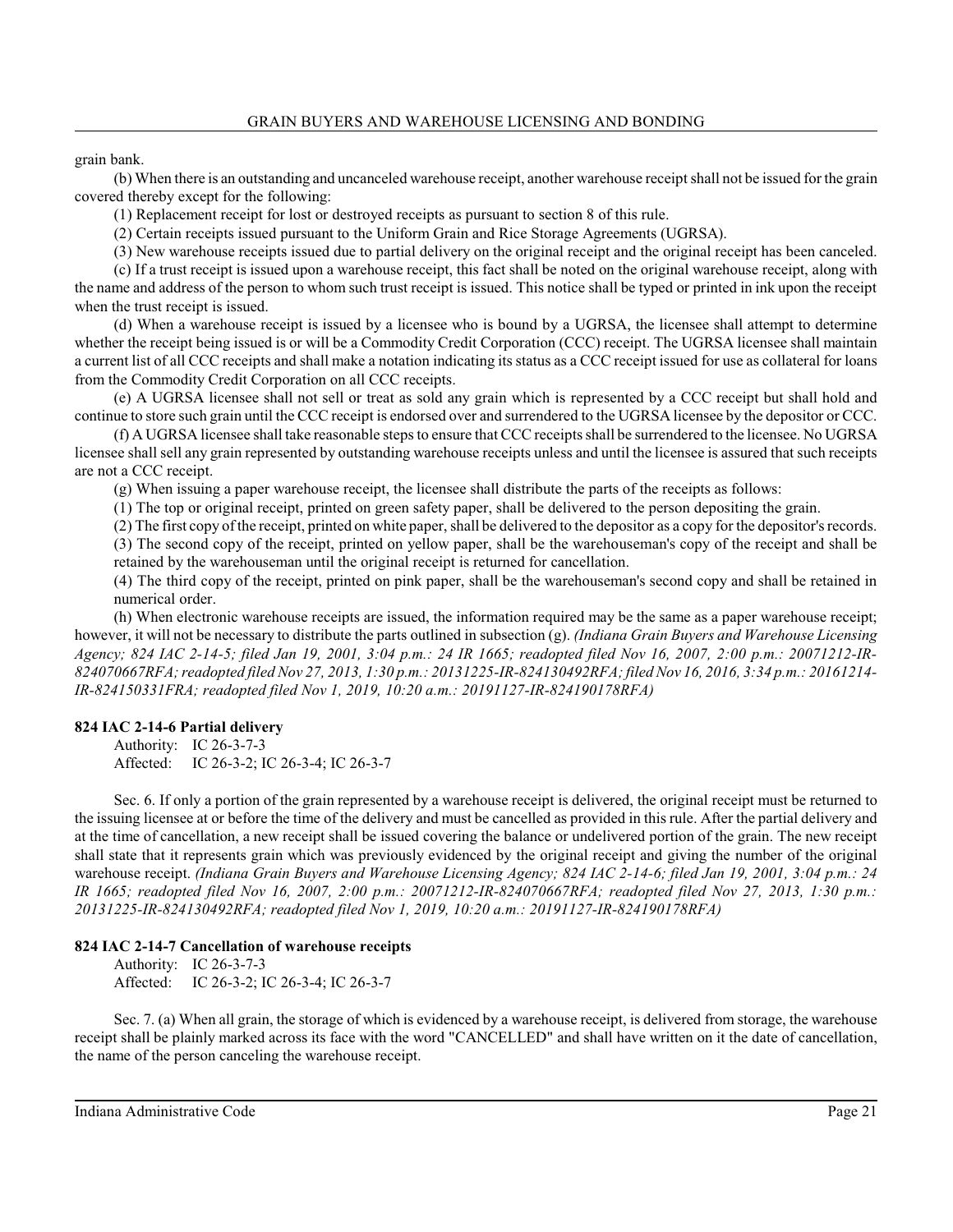(b) A warehouse licensee shall keep all cancelled warehouse receipts for at least six (6) years from the cancellation date.

(c) No receipt shall be cancelled until and unless one (1) of the following has occurred:

(1) The grain has been removed from storage, by sale or otherwise.

(2) A new receipt has been issued contemporaneously for all or a part of the grain.

(3) A combination of such occurrences have *[sic., has]* taken place with respect to all of the grain.

(d) Upon cancellation of a receipt, the original shall be retained in the licensee's files attached to its duplicate, and after cancellation neither the original nor the duplicate shall be removed from the files. *(Indiana Grain Buyers and Warehouse Licensing Agency; 824 IAC 2-14-7; filed Jan 19, 2001, 3:04 p.m.: 24 IR 1665; readopted filed Nov 16, 2007, 2:00 p.m.: 20071212-IR-824070667RFA; readopted filed Nov 27, 2013, 1:30 p.m.: 20131225-IR-824130492RFA; readopted filed Nov 1, 2019, 10:20 a.m.: 20191127-IR-824190178RFA)*

## **824 IAC 2-14-8 Lost or destroyed warehouse receipts**

Authority: IC 26-3-7-3 Affected: IC 26-3-2; IC 26-3-4; IC 26-3-7

Sec. 8. In the case of a lost or destroyed warehouse receipt, the newwarehouse receipt shall bear the same date and information as the original and shall be plainly marked on its face "duplicate in lieu of lost or destroyed warehouse receipt number......", and the warehouse licensee shall fill in the blank with the appropriate warehouse number. To protect the warehouse licensee fromany liability or expense that it or any person, injured by the delivery, may incur by reason of the original warehouse receipt remaining outstanding, and before issuing the duplicate warehouse receipt, the warehouse licensee may seek from the depositor of grain evidenced by the lost warehouse receipt one (1) or both of the following:

(1) An affidavit stating, under oath, that the applicant for the substitute warehouse receipt is entitled to the original warehouse receipt and its number and setting forth the circumstances that resulted in the loss or destruction of the original warehouse receipt.

(2) A bond in an amount double the value of the grain represented by the original warehouse.

(A) The original affidavit and bond shall be retained by the warehouse licensee for at least six (6) years after the duplicate receipt is cancelled.

*(Indiana Grain Buyers and Warehouse Licensing Agency; 824 IAC 2-14-8; filed Jan 19, 2001, 3:04 p.m.: 24 IR 1666; readopted filed Nov 16, 2007, 2:00 p.m.: 20071212-IR-824070667RFA; readopted filed Nov 27, 2013, 1:30 p.m.: 20131225-IR-824130492RFA; readopted filed Nov 1, 2019, 10:20 a.m.: 20191127-IR-824190178RFA)*

## **824 IAC 2-14-9 Voided warehouse receipt procedure**

Authority: IC 26-3-7-3 Affected: IC 26-3-2; IC 26-3-4; IC 26-3-7

Sec. 9. Warehouse receipts voided by the warehouse licensee for any reason shall be so marked, signed, and dated, and all copies of the voided receipts shall be held in the same manner and for the same period as are cancelled receipts. *(Indiana Grain Buyers and Warehouse Licensing Agency; 824 IAC 2-14-9; filed Jan 19, 2001, 3:04 p.m.: 24 IR 1666; readopted filed Nov 16, 2007, 2:00 p.m.: 20071212-IR-824070667RFA; readopted filed Nov 27, 2013, 1:30 p.m.: 20131225-IR-824130492RFA; readopted filed Nov 1, 2019, 10:20 a.m.: 20191127-IR-824190178RFA)*

## **824 IAC 2-14-10 Surrender of warehouse receipts when license is revoked, suspended, or expired**

Authority: IC 26-3-7-3

Affected: IC 26-3-2; IC 26-3-4; IC 26-3-7

Sec. 10. (a) When a license is revoked or has expired, the following shall occur:

(1) All unused warehouse receipts shall be immediately surrendered to the director or the designated representative.

(2) All receipts which have been issued that are still outstanding shall immediately be recalled, and, upon delivery of the grain, the receipts shall be marked cancelled, signed, and dated by the licensee who shall notify the director that such receipts have been recalled and cancelled.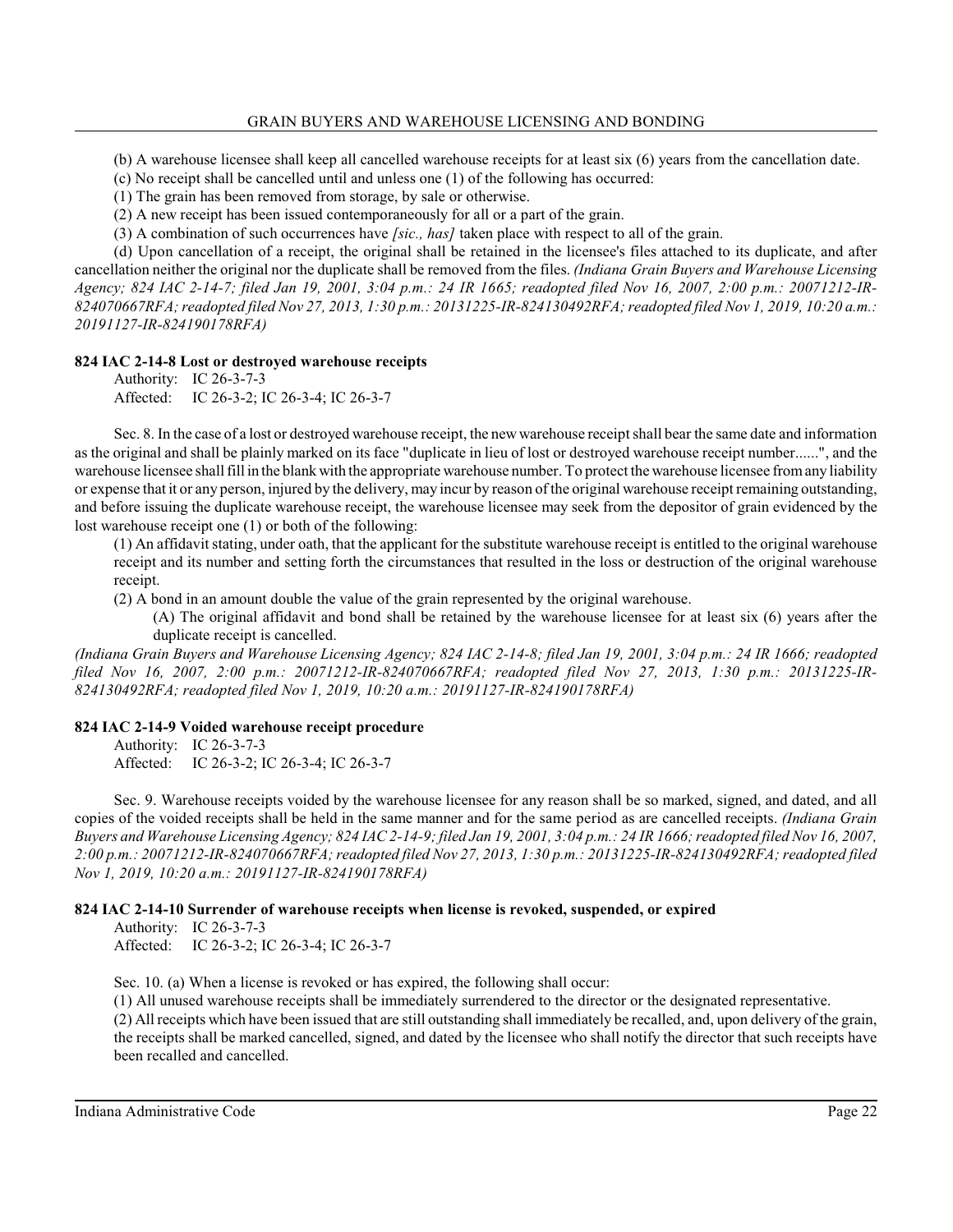(b) When a license has been suspended, the director may:

(1) order all unused receipts surrendered to the agency;

(2) order all receipts which have been issued and still outstanding be recalled, and, upon delivery of the grain, the receipts shall be marked cancelled, signed, and dated by the licensee who shall notify the director that the receipts have bee *[sic., been]* recalled and cancelled.

*(Indiana Grain Buyers and Warehouse Licensing Agency; 824 IAC 2-14-10; filed Jan 19, 2001, 3:04 p.m.: 24 IR 1666; readopted filed Nov 16, 2007, 2:00 p.m.: 20071212-IR-824070667RFA; readopted filed Nov 27, 2013, 1:30 p.m.: 20131225-IR-824130492RFA; readopted filed Nov 1, 2019, 10:20 a.m.: 20191127-IR-824190178RFA)*

#### **824 IAC 2-14-11 Expiration date on warehouse receipts; sale of grain**

Authority: IC 26-3-7-3 Affected: IC 26-3-7

Sec. 11. (a) When the expiration blank on a warehouse receipt has been filled in with a date (month, day, and year) and the depositor or owner fails to reclaim, re-store, accept redelivery, sell it, or otherwise dispose of or provide for the grain, the grain may be sold by the licensee at the current market price and the warehouse receipt deemed to be cancelled. The sale proceeds, less outstanding charges due to the licensee for the storage and handling of the grain and the costs of the sale, if any, shall be held in an escrow account to be established by the licensee in accordance with this section for the account of the depositor or owner.

(b) Every licensee who sells grain due to a depositor or owner's failure to otherwise provide for the grain upon the expiration of rights to it under a receipt shall keep and maintain a trust or escrow account to be named as such and in which the licensee shall deposit the net sales proceeds received from the sale of the grain. All moneys shall be held by the licensee for the account of the depositor and shall be held and invested in accounts with federally or state licensed financial institutions. The licensee shall have no obligation to seek the highest rate of interest, dividend, or other income from the escrowed account. Any income actually paid to the escrowed account shall be added to the escrow and become the property of the depositor or owner of the grain.

(c) The licensee shall keep detailed books and records of the moneys held subject to his escrow or trust account with the following information:

(1) Name of each depositor or owner.

(2) Amount of moneys held on account of each depositor.

(3) The manner in which the moneys are being held and invested.

(d) The licensee shall not use any escrow or trust accounts for any other use including the licensee's personal or business funds.

(e) The licensee shall pay over the net sales proceeds held on account of a depositor or owner together with interest, dividend, or other income actually paid only upon the presentment of the receipt issued with respect to the grain sold. The receipt shall then be cancelled and retained as provided in thisrule. *(Indiana Grain Buyers and Warehouse Licensing Agency; 824 IAC 2-14-11; filed Jan 19, 2001, 3:04 p.m.: 24 IR 1666; readopted filed Nov 16, 2007, 2:00 p.m.: 20071212-IR-824070667RFA; readopted filed Nov 27, 2013, 1:30 p.m.: 20131225-IR-824130492RFA; readopted filed Nov 1, 2019, 10:20 a.m.: 20191127-IR-824190178RFA)*

## **Rule 15. Grain Shortages; Failures; Close Out**

#### **824 IAC 2-15-1 Procedure for failures or grain shortages**

Authority: IC 26-3-7-3 Affected: IC 26-3-7-31

Sec. 1. (a) If there is a shortage or a licensee fails to comply with the provisions of IC 26-3-7-31, or the director fears the depositors may suffer irreparable harm or a further loss of grain, or the director has evidence that the licensee is insolvent or is unable to satisfy the claims of depositors or producers who have sold grain to the licensee, the director may petition the circuit court of the Indiana county where the licensee's principal Indiana place of business is located for an order authorizing the director by or through his designated representative, auditors, or other agents or employees to seize and take possession of all or a portion of any and all grain located in the licensed facilities and of all pertinent records and property. No petition shall be sought if the licensee agrees to allow the agency to take possession of the licensee's failing business for the purpose of settling the outstanding amounts to the grain depositors.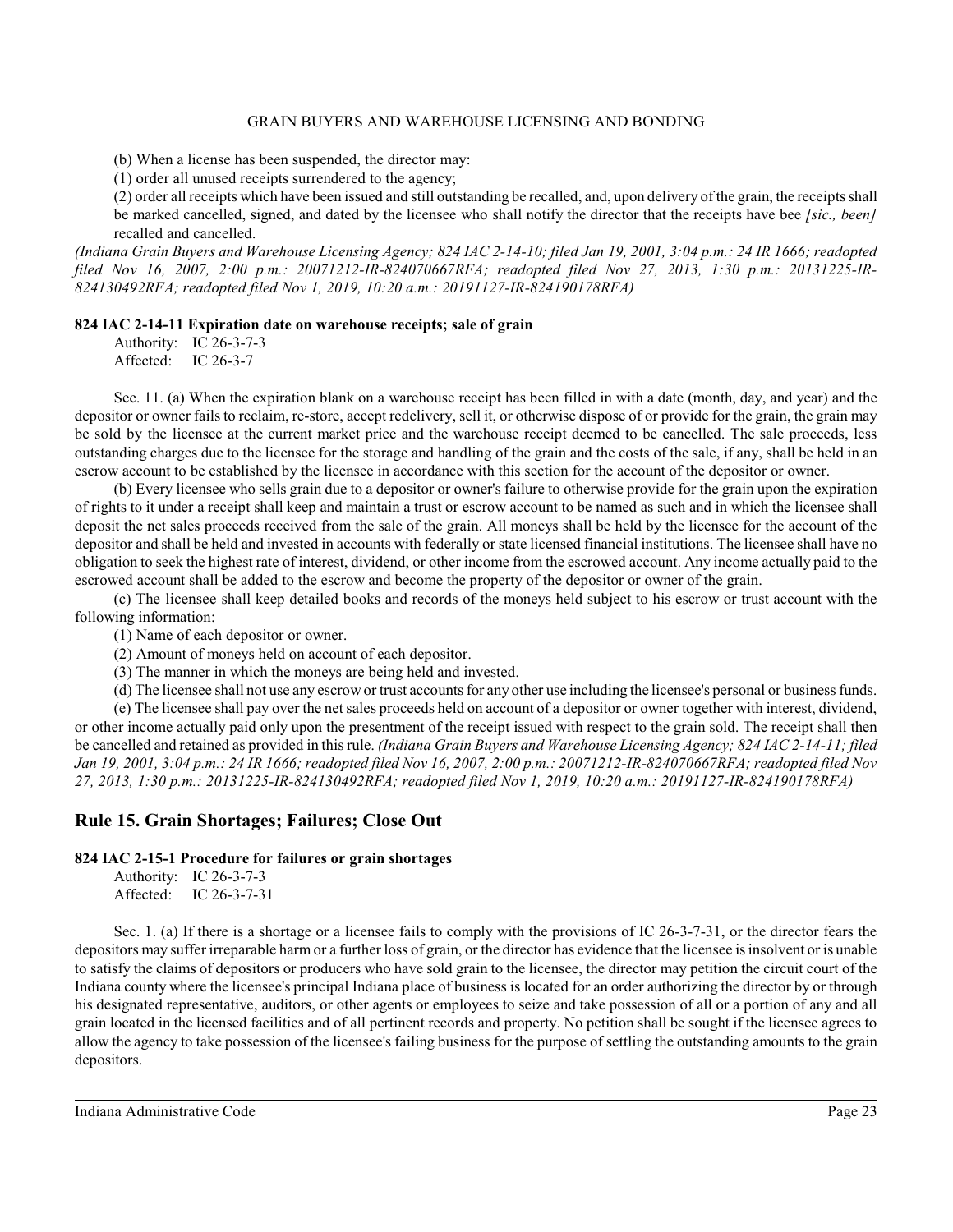(b) Upon taking possession, the director shall do the following:

(1) Give written notice of the action to the surety on the bond or, in the event of a letter of credit, the bank that issued the letter of credit.

(2) Notify the depositors who are owed grain and or proceeds from the sale of grain.

(3) Conduct an audit or other investigation with respect to the grain and proceeds from the sale of grain in which there is an apparent shortage to determine the amount of the shortage and compute the amount due to each depositor as shown by the licensee's records, if practicable.

(4) Notify the licensee and surety or bank of the approximate amount of the shortages.

(5) Notify each affected grain depositor by sending notice to the depositor's last known address as shown by the licensee's records of the balance due the depositor from the licensee's records.

(6) Take title to all grain stored in the licensed facilities in trust for all valid claimants and:

(A) make redelivery of the grain on a pro rata basis to all valid owners of grain bank grain or stored grain; or

(B) sell the grain using a broker hired by the director through a bidding procedure, auction, or any other means that, in the director's judgment, would be best for the grain depositors who either owned the grain or have sold grain and have not received payment:

(i) award a contract to highest bidder with the director reserving the right to reject any or all bids submitted pursuant to an offering and reoffer the grain for sale until the director is satisfied that an adequate price has been tendered; and

(ii) deposit money from the sale of grain in an interest bearing trust account for the benefit of the valid claimants. (7) Supervise the load out and delivery of grain. All liquidation expenses shall be paid from the proceeds of the sale of the grain remaining in the licensee's bins.

(8) Publish notice to potential claimants in newspapers published in the area served by the licensee. The notice shall contain the following:

(A) Name and address location of the licensee.

(B) A statement that the firm is no longer licensed.

(C) Date, time, and place of the violation and claim hearings.

(D) Purpose of the hearings.

(E) Any other pertinent information.

(9) Review the records, to determine the validity of the claims for storage customers or for unpaid transactions of the sale of grain to the licensee.

(10) Hold a claims hearing for potential claimants to provide evidence of their claims.

(11) Issue a final order with notice to all claimants of record, the surety or letter of credit issuer, and the licensee.

(12) If required, request all or part of the bond or letter of credit be paid to the director.

(13) After the appropriate time has passed for administrative review, and the agency has not received any petitions for review, the agency shall distribute to valid claimants in the following order the:

(A) Proceeds from the sale of grain and any earned interest.

(B) If the proceeds from the sale of grain do not pay the claimants in full, then the security on deposit shall be used in the following order:

(i) The cash deposit.

(ii) Letter of credit.

(iii) Surety bond.

(14) No claims of the licensee shall be honored until the claims of all other valid claimants have been paid in full.

(15) When the license is revoked or the licensee fails, only claims for delivered grain shall be considered. Forward contracts shall not be considered a valid claim for compensation under the bond.

(16) Once a person has failed as a licensee, that person is not eligible for another license to store or buy grain from producers in Indiana.

(17) Interest earned shall be considered as proceeds and shall not be distributed as interest.

(c) The director shall retain possession obtained under this rule until the claims of all depositors have been satisfied by the proceeds of the sale of grain in the licensee's bins or the proceeds of a bond or until such time as the director is ordered by the court to surrender possession. The director may petition the court to be relieved of and discharged from the operation of the licensee's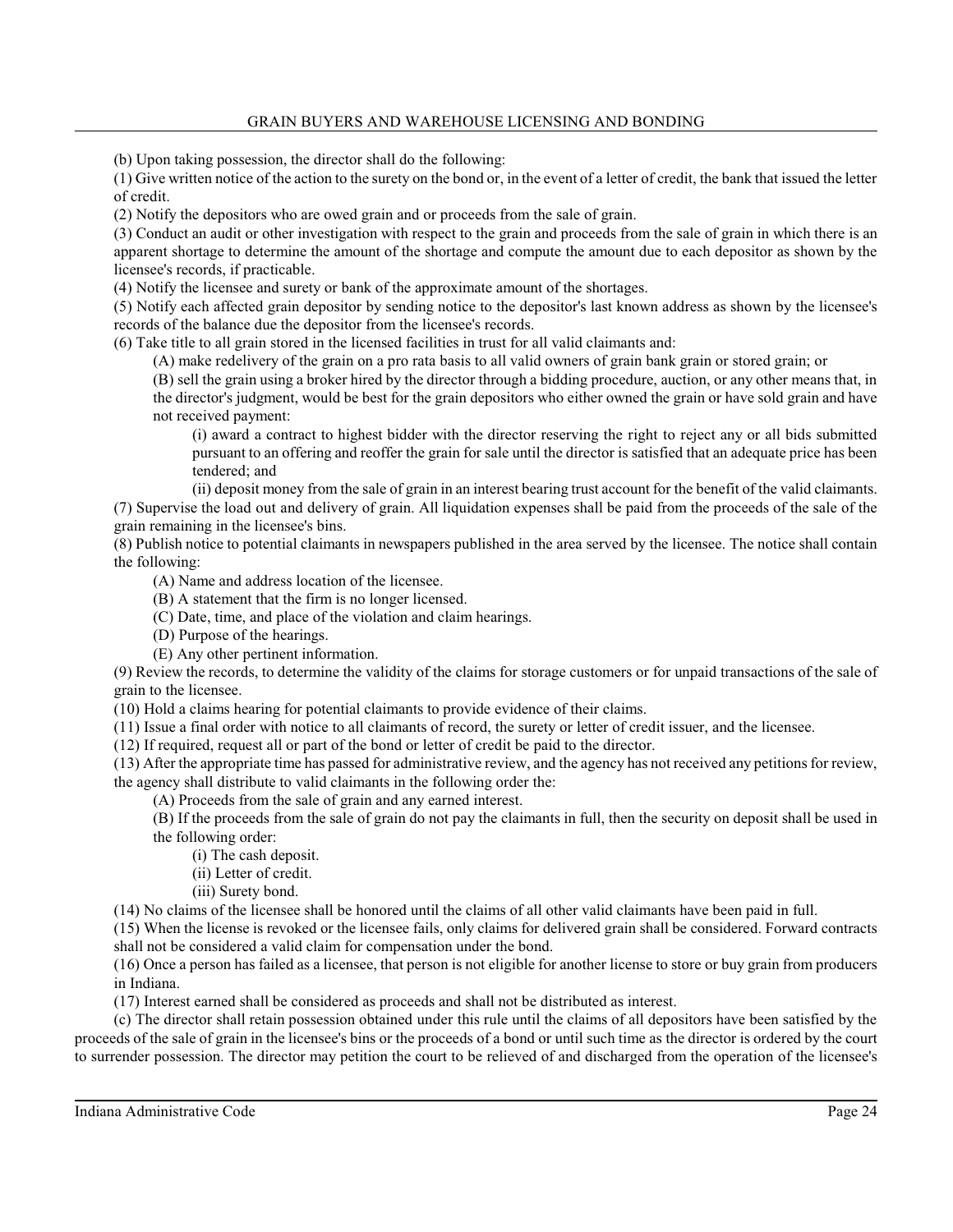licensed facilities and may seek to be discharged and released from the liabilities and claims that have arisen or could arise from the operation of that licensee's warehouse or grain buying activities.

(d) All necessary expenses incurred by the agency or any receiver appointed under this rule or the Act in carrying out the provisions of this rule may be recovered from the licensee in separate civil action brought by the director in the said circuit court or recovered at the same time and as a part of the seizure or receivership action filed under this rule. Part of the expenses may include:

(1) The actual costs for each day or part thereof for each agency employee, designated representative, auditor, receiver, and others involved in the seizing and handling of the grain, records, or property at the licensee's facilities.

(2) The cost of adequate liability insurance necessary to protect the director, the director's designated representative, auditors, receiver, and others engaged in carrying out the provisions of this rule.

(e) In terminating arrangements for the storing of grain, the warehouse or buyer-warehouse licensee shall prepare and send to all depositors a notice in a form approved by the director or the director's designated representative. The notice shall at least contain the following:

(1) Fact of termination or license expiration of license.

(2) Provision for time frame of deliveries, which shall take place no later than fifteen (15) days from the termination or expiration date of the license.

(3) Balance due to the depositor.

(4) Agency's name, address, and telephone and fax numbers.

(f) In the event that the depositors are not paid in full for their claims, the director shall forward to the Indiana grain indemnity fund board of directors a list of those depositors who are still owed money and the balance of their claim still due them along with a copy of the final order. *(Indiana Grain Buyers and Warehouse Licensing Agency; 824 IAC 2-15-1; filed Jan 19, 2001, 3:04 p.m.: 24 IR 1667; readopted filed Nov 16, 2007, 2:00 p.m.: 20071212-IR-824070667RFA; readopted filed Nov 27, 2013, 1:30 p.m.: 20131225-IR-824130492RFA; filed Nov 16, 2016, 3:34 p.m.: 20161214-IR-824150331FRA; readopted filed Nov 1, 2019, 10:20 a.m.: 20191127-IR-824190178RFA)*

## **Rule 16. License Suspensions, Revocations, Denials**

## **824 IAC 2-16-1 Contents of agency notices when a license is suspended, revoked, or denied**

Authority: IC 26-3-7-3 Affected: IC 26-3-7

Sec. 1. (a) Whenever a license is suspended or revoked, the director shall, for each facility operated by the licensee, publish a notice in a newspaper of general circulation that serves the county in which the facility is located and post the notice at the facilities. The notice shall contain the following:

(1) Name and address of the licensee.

(2) A statement that the business is no longer licensed under the Act to store or purchase grain from producers.

(3) A statement that anyone who is owed grain or money from the business should contact the Indiana grain buyers and warehouse licensing agency.

(4) The agency's name, address, telephone and fax numbers.

(b) Whenever an application for licensure under the Act is denied, the director may post a notice on the applicant's facilities and may publish a public notice in a newspaper of general circulation that serves the county in which the facility is located. The notice shall contain the following:

(1) Name and address of the applicant.

(2) A statement that the application for a license to store or buy grain from producers was denied.

(3) A statement that persons with questions should contact the agency.

(4) The agency's name, address, and telephone and fax numbers.

*(Indiana Grain Buyers and Warehouse Licensing Agency; 824 IAC 2-16-1; filed Jan 19, 2001, 3:04 p.m.: 24 IR 1669; readopted filed Nov 16, 2007, 2:00 p.m.: 20071212-IR-824070667RFA; readopted filed Nov 27, 2013, 1:30 p.m.: 20131225-IR-824130492RFA; filed Nov 16, 2016, 3:34 p.m.: 20161214-IR-824150331FRA; readopted filed Nov 1, 2019, 10:20 a.m.: 20191127- IR-824190178RFA)*